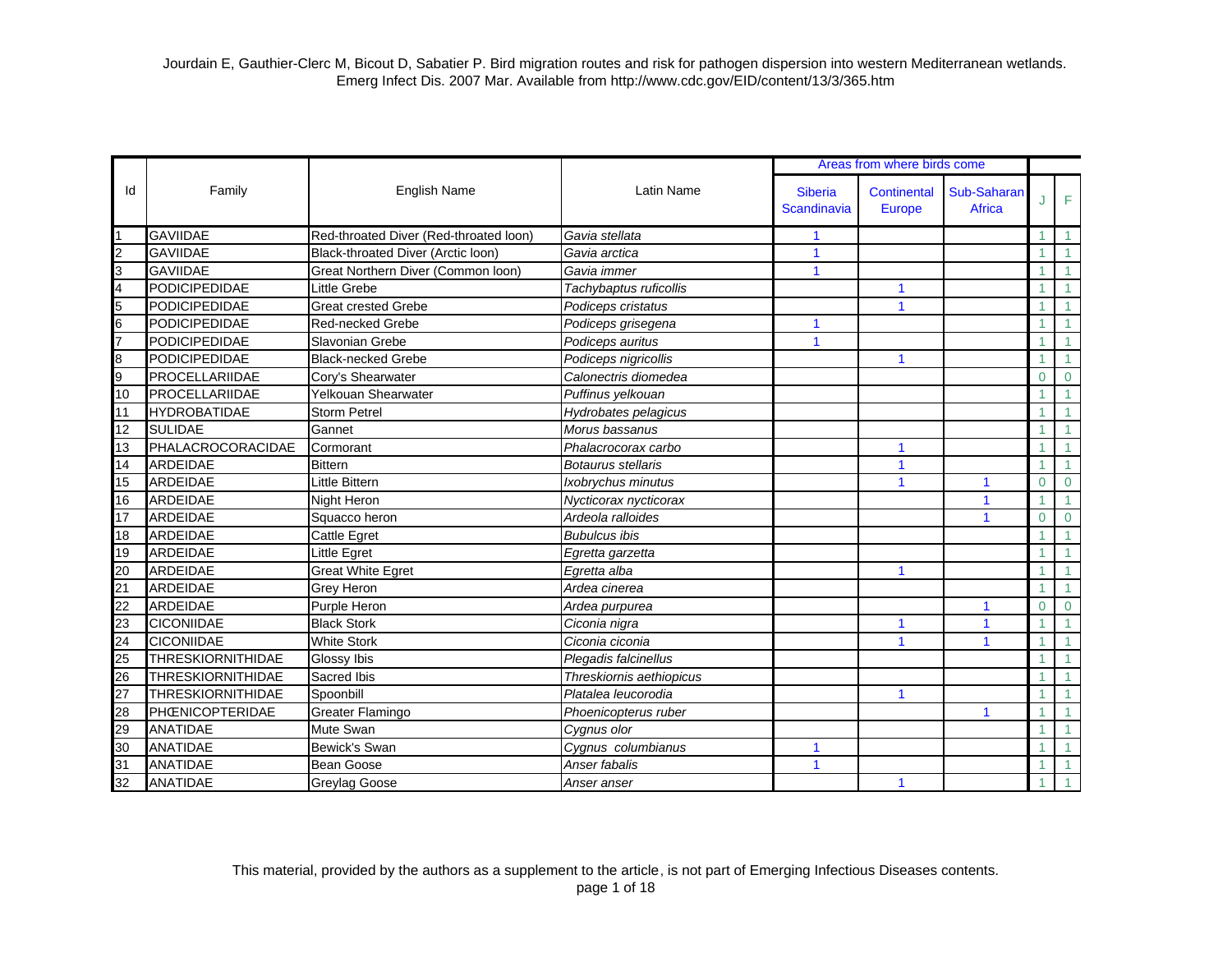| 33                                                    | <b>ANATIDAE</b>     | Common Shelduck                 | Tadorna tadorna       |              | $\mathbf{1}$            |                         |                |                |
|-------------------------------------------------------|---------------------|---------------------------------|-----------------------|--------------|-------------------------|-------------------------|----------------|----------------|
| 34                                                    | ANATIDAE            | Eurasian Wigeon                 | Anas penelope         | 1            |                         |                         |                |                |
|                                                       | <b>ANATIDAE</b>     | Gadwall                         | Anas strepera         |              | $\blacktriangleleft$    |                         |                |                |
| $\frac{36}{1}$                                        | <b>ANATIDAE</b>     | Common Teal (Green-winged Teal) | Anas crecca           | $\mathbf{1}$ |                         |                         |                |                |
| $\frac{37}{38}$<br>$\frac{39}{40}$                    | <b>ANATIDAE</b>     | Mallard                         | Anas platyrhynchos    |              | 1                       |                         |                |                |
|                                                       | <b>ANATIDAE</b>     | Pintail (Northern Pintail)      | Anas acuta            | 1            |                         | $\mathbf{1}$            |                |                |
|                                                       | <b>ANATIDAE</b>     | Garganey                        | Anas querquedula      | 1            | $\mathbf{1}$            | $\mathbf{1}$            | $\Omega$       |                |
|                                                       | <b>ANATIDAE</b>     | Shoveler (Northern Shoveler)    | Anas clypeata         |              | 1                       | $\overline{\mathbf{1}}$ |                |                |
| $\frac{1}{41}$<br>$\frac{42}{43}$                     | <b>ANATIDAE</b>     | <b>Red-Crested Pochard</b>      | Netta rufina          |              | $\blacktriangleleft$    |                         |                |                |
|                                                       | <b>ANATIDAE</b>     | Common Pochard                  | Aythya ferina         | 1            |                         |                         |                |                |
|                                                       | <b>ANATIDAE</b>     | Ferruginous Duck                | Aythya nyroca         |              | 1                       |                         |                |                |
| 44                                                    | <b>ANATIDAE</b>     | <b>Tufted Duck</b>              | Aythya fuligula       | 1            |                         |                         |                |                |
| 45                                                    | <b>ANATIDAE</b>     | Scaup                           | Aythya marila         | 1            |                         |                         |                |                |
| 46                                                    | <b>ANATIDAE</b>     | Eider                           | Somateria mollissima  | 1            |                         |                         |                |                |
| 47                                                    | <b>ANATIDAE</b>     | Long-tailed Duck                | Clangula hyemalis     | 1            |                         |                         |                |                |
| $\frac{48}{49}$                                       | <b>ANATIDAE</b>     | Common Scoter                   | Melanitta nigra       | 1            |                         |                         |                |                |
|                                                       | <b>ANATIDAE</b>     | <b>Velvet Scoter</b>            | Melanitta fusca       | 1            |                         |                         |                |                |
|                                                       | <b>ANATIDAE</b>     | Goldeneye                       | Bucephala clangula    | 1            |                         |                         |                |                |
|                                                       | <b>ANATIDAE</b>     | Smew                            | Mergus albellus       | 1            |                         |                         |                | $\Omega$       |
| $\frac{50}{51}$<br>$\frac{51}{52}$<br>$\frac{52}{53}$ | <b>ANATIDAE</b>     | Red-breasted Merganser          | Mergus serrator       | $\mathbf{1}$ |                         |                         |                |                |
|                                                       | <b>ANATIDAE</b>     | Goosander                       | Mergus merganser      |              | $\mathbf{1}$            |                         |                |                |
| 54                                                    | <b>ANATIDAE</b>     | <b>White-fronted Goose</b>      | Anser albifrons       | 1            |                         |                         |                | $\Omega$       |
| $\frac{1}{20}$                                        | <b>ACCIPITRIDAE</b> | <b>Honey Buzzard</b>            | Pernis apivorus       |              | 1                       | $\mathbf{1}$            | $\Omega$       | $\Omega$       |
|                                                       | <b>ACCIPITRIDAE</b> | <b>Black Kite</b>               | Milvus migrans        |              | 1                       | $\mathbf{1}$            |                |                |
| 57                                                    | <b>ACCIPITRIDAE</b> | <b>Red Kite</b>                 | Milvus milvus         |              |                         |                         |                |                |
| 58                                                    | <b>ACCIPITRIDAE</b> | <b>Egyptian Vulture</b>         | Neophron percnopterus |              |                         | 1                       | $\mathbf 0$    | $\overline{0}$ |
| 59                                                    | <b>ACCIPITRIDAE</b> | Short-toed Eagle                | Circaetus gallicus    |              |                         | $\mathbf{1}$            | $\overline{0}$ | $\overline{0}$ |
| 60                                                    | <b>ACCIPITRIDAE</b> | <b>Marsh Harrier</b>            | Circus aeruginosus    |              | $\mathbf{1}$            |                         |                |                |
| 61                                                    | <b>ACCIPITRIDAE</b> | <b>Hen Harrier</b>              | Circus cyaneus        |              | $\overline{\mathbf{1}}$ |                         |                |                |
| 62                                                    | <b>ACCIPITRIDAE</b> | Montagu's Harrier               | Circus pygargus       |              | 1                       | $\mathbf{1}$            | $\Omega$       | $\overline{0}$ |
| 63                                                    | <b>ACCIPITRIDAE</b> | Goshawk                         | Accipiter gentilis    |              |                         |                         |                |                |
| 64                                                    | <b>ACCIPITRIDAE</b> | Sparrow Hawk                    | Accipiter nisus       |              | 1                       |                         |                |                |
| 65                                                    | <b>ACCIPITRIDAE</b> | Common Buzzard                  | <b>Buteo buteo</b>    |              | 1                       |                         |                |                |
| 66                                                    | <b>ACCIPITRIDAE</b> | Long-legged Buzzard             | <b>Buteo rufinus</b>  |              | $\blacktriangleleft$    |                         |                |                |
| $\frac{67}{68}$                                       | <b>ACCIPITRIDAE</b> | Spotted Eagle                   | Aquila clanga         |              | $\blacktriangleleft$    |                         |                |                |
|                                                       | <b>ACCIPITRIDAE</b> | <b>Booted Eagle</b>             | Hieraaetus pennatus   |              |                         | $\mathbf{1}$            |                |                |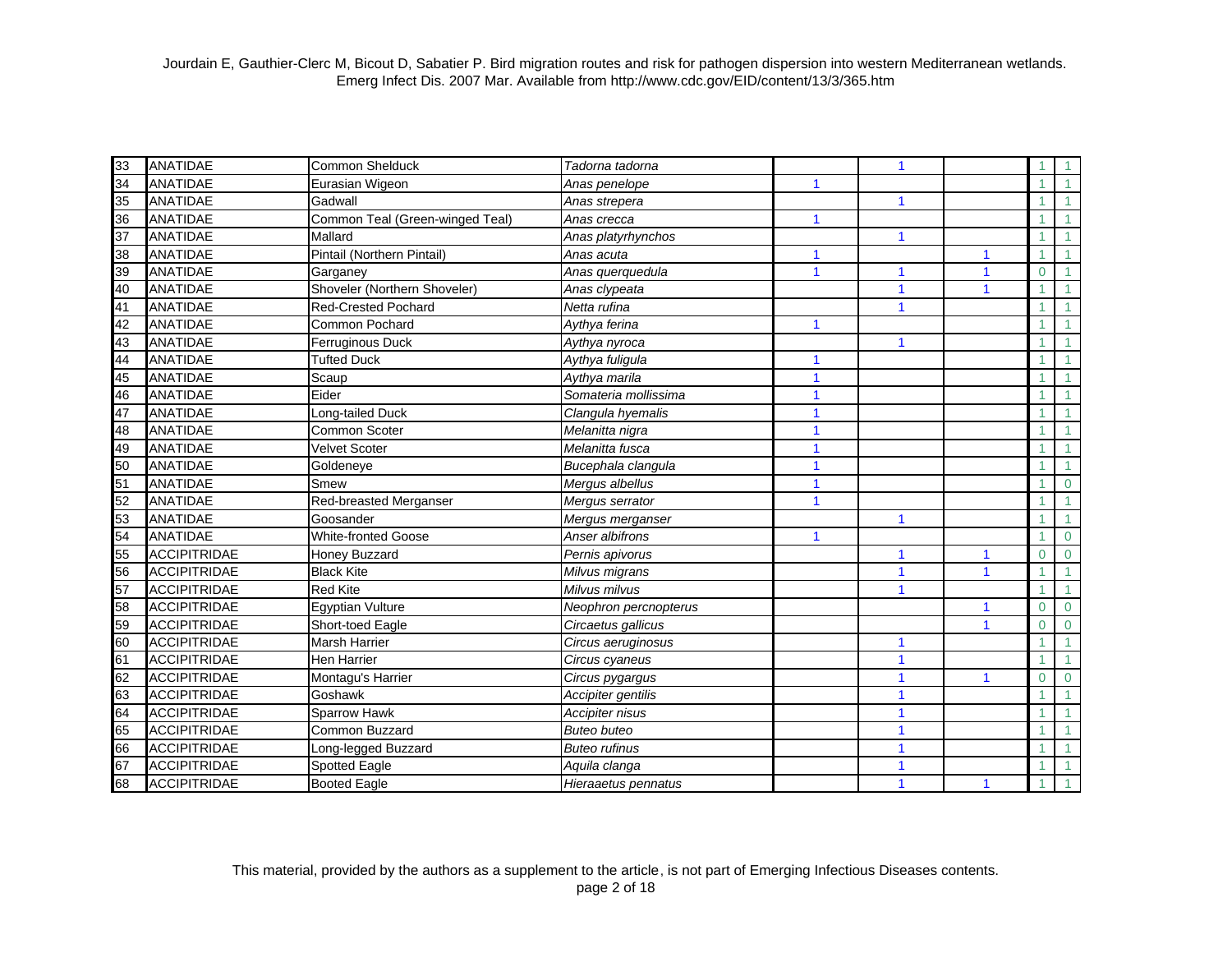| 69              | <b>ACCIPITRIDAE</b>     | <b>Bonelli's Eagle</b>                             | Hieraaetus fasciatus       |              |   |                      |                |                |
|-----------------|-------------------------|----------------------------------------------------|----------------------------|--------------|---|----------------------|----------------|----------------|
| 70              | PANDIONIDAE             | Osprey                                             | Pandion haliaetus          |              | 1 | 1                    |                |                |
| $\overline{71}$ | <b>FALCONIDAE</b>       | Lesser Kestrel                                     | Falco naumanni             |              |   | 1                    | $\Omega$       | $\overline{0}$ |
| 72              | <b>FALCONIDAE</b>       | <b>Common Kestrel</b>                              | Falco tinnunculus          |              |   |                      |                |                |
| 73              | <b>FALCONIDAE</b>       | Red-footed Falcon                                  | Falco vespertinus          |              | 1 | $\blacktriangleleft$ | $\Omega$       | $\Omega$       |
| 74              | <b>FALCONIDAE</b>       | Merlin                                             | Falco columbarius          | 1            |   |                      |                |                |
| 75              | <b>FALCONIDAE</b>       | Hobby                                              | Falco subbuteo             |              | 1 | 1                    | $\overline{0}$ | $\Omega$       |
| 76              | <b>FALCONIDAE</b>       | Eleonora's Falcon                                  | Falco eleonorae            |              |   | 1                    | $\overline{0}$ | $\Omega$       |
| $\overline{77}$ | <b>FALCONIDAE</b>       | Peregrine Falcon                                   | Falco peregrinus           |              | 1 |                      |                |                |
| 78              | PHASIANIDAE             | Red-legged Partridge                               | Alectoris rufa             |              |   |                      |                |                |
| 79              | <b>PHASIANIDAE</b>      | Quail                                              | Coturnix coturnix          |              |   | 1                    | $\Omega$       | $\Omega$       |
| 80              | <b>PHASIANIDAE</b>      | <b>Common Pheasant</b>                             | Phasianus colchicus        |              |   |                      |                |                |
| $\overline{81}$ | <b>RALLIDAE</b>         | <b>Water Rail</b>                                  | Rallus aquaticus           |              | 1 |                      |                |                |
| 82              | <b>RALLIDAE</b>         | Corncrake                                          | Crex crex                  |              | 1 | 1                    | $\overline{0}$ | $\overline{0}$ |
| 83              | <b>RALLIDAE</b>         | <b>Spotted Crake</b>                               | Porzana porzana            |              | 1 | 1                    |                |                |
| 84              | <b>RALLIDAE</b>         | Little Crake                                       | Porzana parva              |              | 1 | 1                    | $\Omega$       | $\Omega$       |
| 85              | <b>RALLIDAE</b>         | Moorhen                                            | Gallinula chloropus        |              |   |                      |                |                |
| 86              | <b>RALLIDAE</b>         | <b>Common Coot</b>                                 | Fulica atra                |              | 1 |                      |                |                |
| 87              | <b>GRUIDAE</b>          | Common Crane                                       | Grus grus                  | 1            |   |                      |                |                |
| 88              | <b>OTIDIDAE</b>         | <b>Little Bustard</b>                              | Tetrax tetrax              |              |   |                      |                |                |
| 89              | <b>HAEMATOPODIDAE</b>   | Oystercatcher                                      | Haematopus ostralegus      |              |   |                      |                |                |
| 90              | <b>RECURVIROSTRIDAE</b> | <b>Black-winged Stilt</b><br>Himantopus himantopus |                            |              |   | 1                    |                |                |
| 91              | <b>RECURVIROSTRIDAE</b> | Avocet (Pied Avocet)                               | Recurvirostra avosetta     |              |   |                      |                |                |
| 92              | <b>BURHINIDAE</b>       | <b>Stone Curlew</b>                                | <b>Burhinus oedicnemus</b> |              |   |                      |                |                |
| 93              | <b>GLAREOLIDAE</b>      | Pratincole                                         | Glareola pratincola        |              |   | 1                    | $\Omega$       | $\Omega$       |
| 94              | CHARADRIIDAE            | Little ringed Plover                               | Charadrius dubius          |              |   | 1                    |                |                |
| 95              | CHARADRIIDAE            | <b>Great ringed Plover</b>                         | Charadrius hiaticula       | 1            |   | 1                    |                |                |
| 96              | <b>CHARADRIIDAE</b>     | Kentish Plover                                     | Charadrius alexandrinus    |              |   |                      |                |                |
| 97              | CHARADRIIDAE            | Dotterel                                           | Charadrius morinellus      |              | 1 |                      | $\Omega$       | $\Omega$       |
| 98              | <b>CHARADRIIDAE</b>     | <b>Golden Plover</b>                               | Pluvialis apricaria        | 1            |   |                      |                |                |
| 99              | CHARADRIIDAE            | <b>Grey Plover</b>                                 | Pluvialis squatarola       | $\mathbf{1}$ |   |                      |                |                |
| 100             | CHARADRIIDAE            | Lapwing                                            | Vanellus vanellus          |              | 1 |                      |                |                |
| 101             | <b>SCOLOPACIDAE</b>     | <b>Black-tailed Godwit</b>                         | Limosa limosa              |              | 1 | 1                    |                |                |
| 102             | <b>SCOLOPACIDAE</b>     | <b>Bar-tailed Godwit</b>                           | Limosa lapponica           | 1            |   | 1                    | $\Omega$       | $\Omega$       |
| 103             | <b>SCOLOPACIDAE</b>     | <b>Terek Sandpiper</b>                             | Xenus cinereus             | $\mathbf{1}$ |   | 1                    | $\Omega$       | $\overline{0}$ |
| 104             | <b>SCOLOPACIDAE</b>     | Woodcock                                           | Scolopax rusticola         |              | 1 |                      |                |                |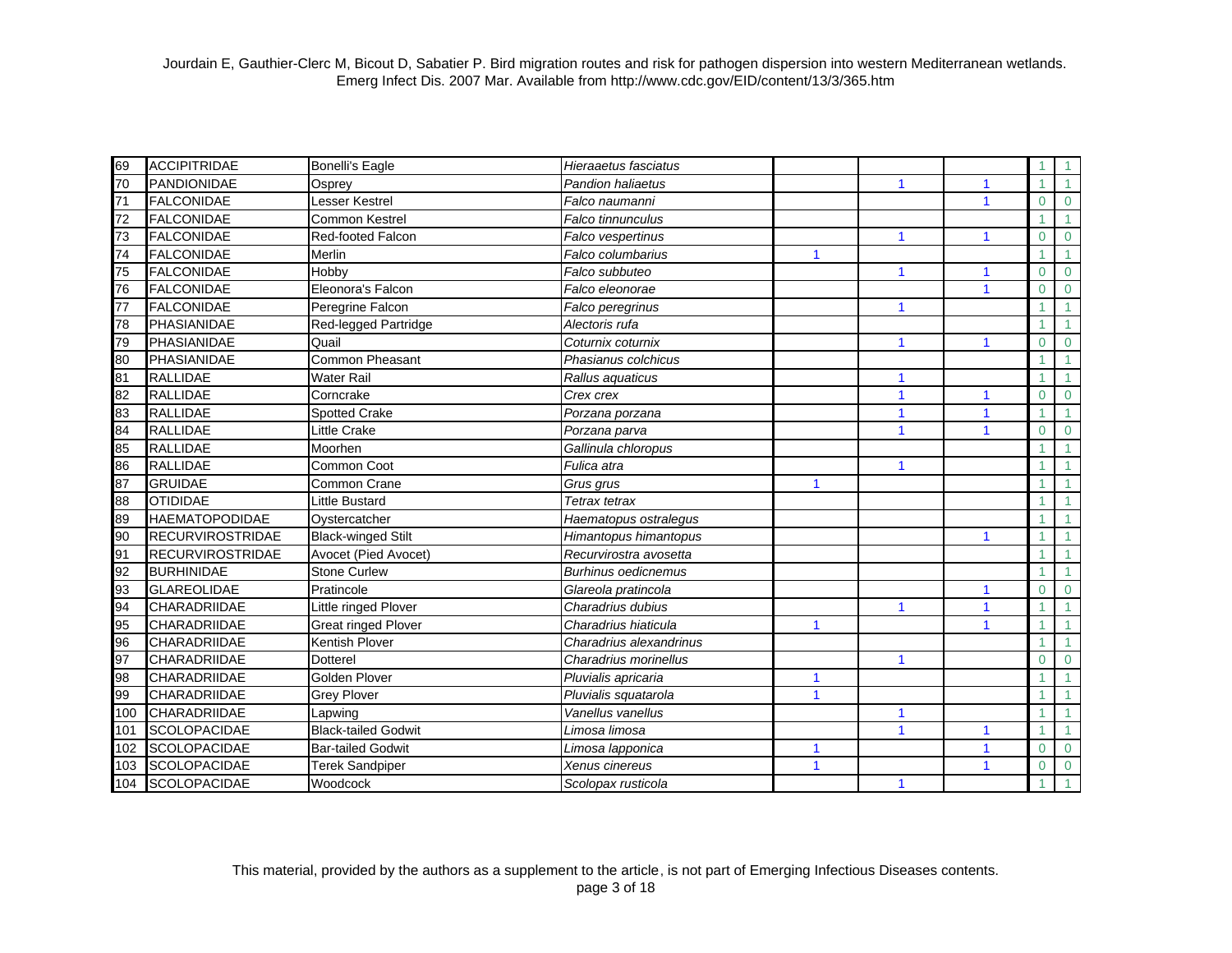| 105 | <b>SCOLOPACIDAE</b>   | <b>Curlew Sandpiper</b>       | Calidris ferruginea       | 1                       |                      | 1                       | $\overline{0}$ | $\overline{0}$ |
|-----|-----------------------|-------------------------------|---------------------------|-------------------------|----------------------|-------------------------|----------------|----------------|
| 106 | <b>SCOLOPACIDAE</b>   | Temminck's Stint              | Calidris temminckii       | 1                       |                      | $\mathbf{1}$            |                |                |
| 107 | <b>SCOLOPACIDAE</b>   | <b>Broad-billed Sandpiper</b> | Limicola falcinellus      | 1                       |                      | $\overline{\mathbf{1}}$ | $\Omega$       | $\overline{0}$ |
| 108 | <b>SCOLOPACIDAE</b>   | Knot                          | Calidris canutus          | 1                       |                      |                         |                |                |
| 109 | <b>SCOLOPACIDAE</b>   | <b>Little Stint</b>           | Calidris minuta           | 1                       |                      | $\overline{\mathbf{1}}$ |                |                |
| 110 | <b>SCOLOPACIDAE</b>   | Sanderling                    | Calidris alba             | $\overline{1}$          |                      | $\overline{\mathbf{1}}$ |                |                |
| 111 | <b>SCOLOPACIDAE</b>   | Dunlin                        | Calidris alpina           | 1                       |                      | 1                       |                |                |
| 112 | <b>SCOLOPACIDAE</b>   | Snipe                         | Gallinago gallinago       |                         | $\blacktriangleleft$ |                         |                |                |
| 113 | <b>SCOLOPACIDAE</b>   | Jack Snipe                    | Lymnocryptes minimus      | 1                       |                      |                         |                |                |
| 114 | <b>SCOLOPACIDAE</b>   | Greenshank                    | Tringa nebularia          | $\mathbf{1}$            |                      | 1                       |                |                |
| 115 | <b>SCOLOPACIDAE</b>   | <b>Spotted Redshank</b>       | Tringa erythropus         | 1                       |                      | $\overline{\mathbf{1}}$ |                |                |
| 116 | <b>SCOLOPACIDAE</b>   | Green Sandpiper               | Tringa ochropus           | 1                       |                      | $\overline{\mathbf{1}}$ |                |                |
| 117 | <b>SCOLOPACIDAE</b>   | Common Redshank               | Tringa totanus            |                         | 1                    |                         |                |                |
| 118 | <b>SCOLOPACIDAE</b>   | Common Sandpiper              | Actitis hypoleucos        |                         | 1                    | $\mathbf{1}$            |                |                |
| 119 | <b>SCOLOPACIDAE</b>   | Marsh Sandpiper               | Tringa stagnatilis        |                         | $\blacktriangleleft$ | $\mathbf{1}$            | $\Omega$       | $\mathbf 0$    |
| 120 | <b>SCOLOPACIDAE</b>   | Wood Sandpiper                | Tringa glareola           | 1                       |                      | $\mathbf{1}$            | $\Omega$       | $\mathbf 0$    |
| 121 | <b>SCOLOPACIDAE</b>   | Ruff                          | Philomachus pugnax        | $\mathbf{1}$            |                      | $\mathbf{1}$            |                |                |
| 122 | <b>SCOLOPACIDAE</b>   | Curlew                        | Numenius arquata          |                         | 1                    |                         |                |                |
| 123 | <b>SCOLOPACIDAE</b>   | Whimbrel                      | Numenius phaeopus         | $\overline{\mathbf{1}}$ |                      | $\overline{1}$          |                |                |
| 124 | <b>SCOLOPACIDAE</b>   | Red-necked Phalarope          | Phalaropus lobatus        | 1                       |                      | $\overline{\mathbf{1}}$ | $\Omega$       | $\Omega$       |
| 125 | <b>SCOLOPACIDAE</b>   | Turnstone                     | Arenaria interpres        | 1                       |                      | 1                       |                |                |
| 126 | <b>STERCORARIIDAE</b> | <b>Great Skua</b>             | Catharacta skua           |                         |                      |                         |                |                |
| 127 | <b>STERCORARIIDAE</b> | Pomatorhine Skua              | Stercorarius pomarinus    |                         |                      |                         | 0              | $\Omega$       |
| 128 | <b>STERCORARIIDAE</b> | Arctic Skua                   | Stercorarius parasiticus  |                         |                      |                         |                |                |
| 129 | LARIDAE               | Hering Gull                   | Larus argentatus          |                         |                      |                         |                |                |
| 130 | LARIDAE               | Lesser Black-backed Gull      | Larus fuscus              |                         | 1                    |                         |                |                |
| 131 | LARIDAE               | Common Gull                   | Larus canus               |                         |                      |                         |                |                |
| 132 | LARIDAE               | Audoin's Gull                 | Larus audouinii           |                         |                      |                         | $\Omega$       | $\Omega$       |
| 133 | LARIDAE               | Yellow-legged Herring Gull    | Larus cachinnans          |                         |                      |                         |                |                |
| 134 | LARIDAE               | Slender-billed Gull           | Larus genei               |                         |                      | $\mathbf{1}$            |                |                |
| 135 | LARIDAE               | Mediterranean Gull            | —<br>Larus melanocephalus |                         |                      | $\mathbf{1}$            |                |                |
| 136 | LARIDAE               | Little Gull                   | Larus minutus             |                         |                      | $\overline{\mathbf{1}}$ |                |                |
| 137 | LARIDAE               | <b>Black-headed Gull</b>      | Larus ridibundus          |                         | 1                    |                         |                |                |
| 138 | <b>STERNIDAE</b>      | Common Tern                   | Sterna hirundo            |                         |                      | $\mathbf{1}$            |                |                |
| 139 | <b>STERNIDAE</b>      | Little Tern                   | Sterna albifrons          |                         |                      | 1                       | $\Omega$       | $\mathbf 0$    |
| 140 | <b>STERNIDAE</b>      | <b>Gull-billed Tern</b>       | Gelochelidon nilotica     |                         |                      | $\overline{\mathbf{1}}$ | $\mathbf{0}$   | $\Omega$       |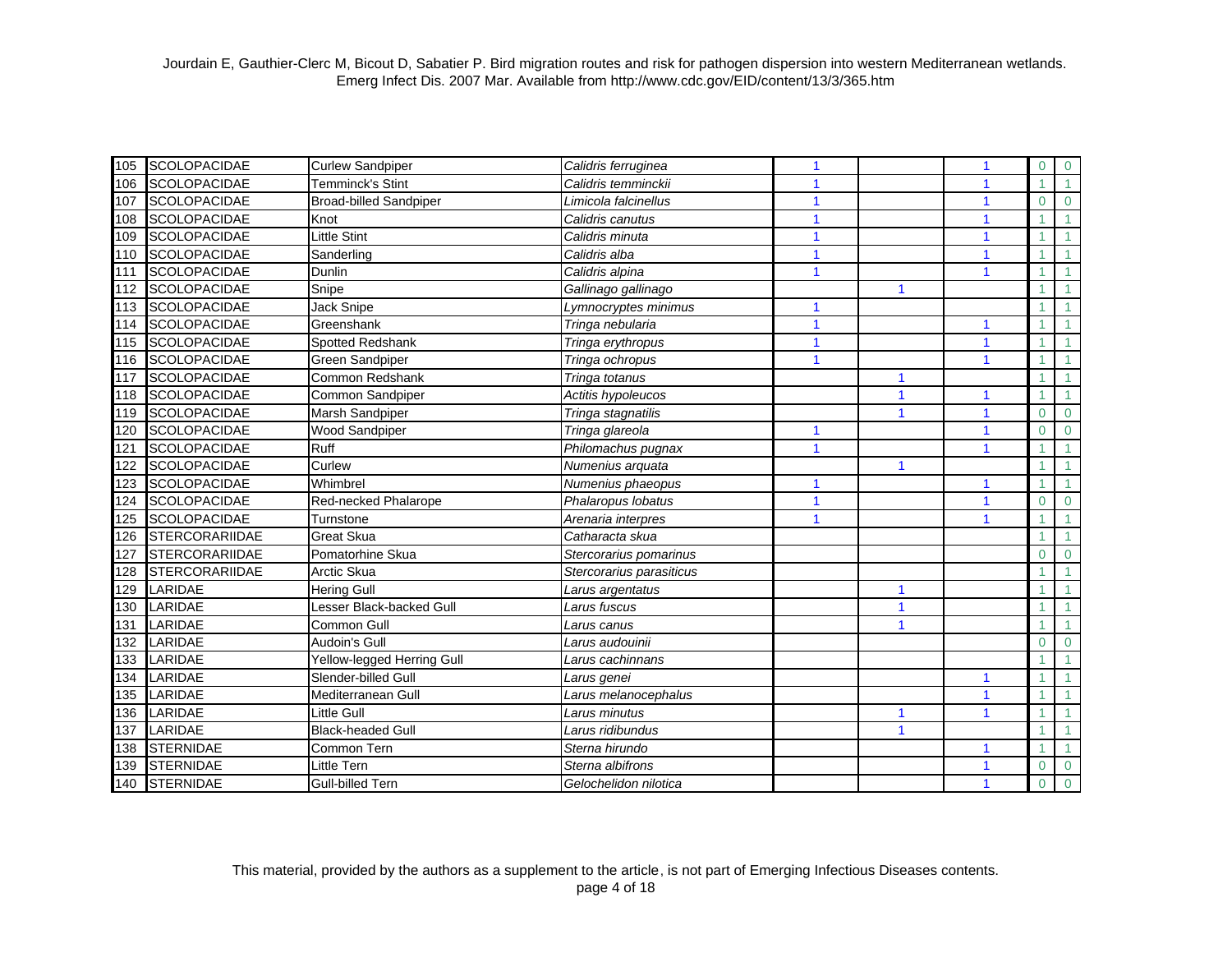| 141 | <b>STERNIDAE</b>     | Sandwich Tern                     | Sterna sandvicensis    |                      |                      |                | 1              |
|-----|----------------------|-----------------------------------|------------------------|----------------------|----------------------|----------------|----------------|
| 142 | <b>STERNIDAE</b>     | Caspian Tern                      | Sterna caspia          | 1                    | 1                    | $\Omega$       | $\overline{0}$ |
| 143 | <b>STERNIDAE</b>     | <b>Black Tern</b>                 | Chlidonias niger       | 1                    | 1                    |                | 1              |
| 144 | <b>STERNIDAE</b>     | <b>Whiskered Tern</b>             | Chlidonias hybridus    |                      | 1                    |                | 1              |
| 145 | <b>STERNIDAE</b>     | White-winged Black Tern           | Chlidonias leucopterus | 1                    | $\blacktriangleleft$ | $\Omega$       | $\Omega$       |
| 146 | <b>ALCIDAE</b>       | Razorbill                         | Alca torda             |                      |                      |                |                |
| 147 | <b>ALCIDAE</b>       | Puffin                            | Fratercula arctica     |                      |                      |                |                |
| 148 | <b>PTEROCLIDIDAE</b> | Pin-tailed Sandgrouse             | Pterocles alchata      |                      |                      |                |                |
| 149 | <b>COLUMBIDAE</b>    | <b>Collared Dove</b>              | Streptopelia decaocto  |                      |                      |                |                |
| 150 | <b>COLUMBIDAE</b>    | Turtle Dove                       | Streptopelia turtur    |                      |                      | $\Omega$       | $\Omega$       |
| 151 | <b>COLUMBIDAE</b>    | Wood Pigeon                       | Columba palumbus       | 1                    |                      |                |                |
| 152 | <b>COLUMBIDAE</b>    | <b>Stock Dove</b>                 | Columba oenas          | 1                    |                      |                |                |
| 153 | <b>COLUMBIDAE</b>    | Rock Dove (Feral Pigeon)          | Columba livia          |                      |                      |                | 1              |
| 154 | <b>CUCULIDAE</b>     | Common Cuckoo                     | Cuculus canorus        | 1                    | 1                    | $\Omega$       | $\overline{0}$ |
| 155 | <b>CUCULIDAE</b>     | <b>Great Spotted Cuckoo</b>       | Clamator glandarius    |                      | 1                    | $\Omega$       | $\Omega$       |
| 156 | <b>TYTONIDAE</b>     | <b>Barn Owl</b>                   | Tyto alba              |                      |                      |                |                |
| 157 | <b>STRIGIDAE</b>     | Scops Owl                         | Otus scops             |                      | 1                    | $\Omega$       | $\mathbf 0$    |
| 158 | <b>STRIGIDAE</b>     | Long-eared Owl                    | Asio otus              | 1                    |                      |                |                |
| 159 | <b>STRIGIDAE</b>     | Short-eared Owl                   | Asio flammeus          | 1                    |                      |                |                |
| 160 | <b>STRIGIDAE</b>     | Eagle Owl                         | Bubo bubo              |                      |                      |                |                |
| 161 | <b>STRIGIDAE</b>     | Tawny Owl                         | Strix aluco            |                      |                      |                |                |
| 162 | <b>STRIGIDAE</b>     | Little Owl                        | Athene noctua          |                      |                      |                |                |
| 163 | CAPRIMULGIDAE        | Nightjar                          | Caprimulgus europaeus  |                      | 1                    | $\overline{0}$ | $\overline{0}$ |
| 164 | <b>APODIDAE</b>      | Common Swift                      | Apus apus              |                      | 1                    | $\Omega$       | $\overline{0}$ |
| 165 | <b>APODIDAE</b>      | <b>Pallid Swift</b>               | Apus pallidus          |                      | 1                    | $\Omega$       | $\overline{0}$ |
| 166 | <b>APODIDAE</b>      | <b>Alpine Swift</b>               | Apus melba             |                      | 1                    | $\overline{0}$ | $\overline{0}$ |
| 167 | <b>ALCEDINIDAE</b>   | European Kingfisher               | Alcedo atthis          | 1                    |                      |                |                |
| 168 | <b>MEROPIDAE</b>     | European Bee-eater                | Merops apiaster        |                      | 1                    | $\Omega$       | $\mathbf 0$    |
| 169 | <b>CORACIIDAE</b>    | European Roller                   | Coracias garrulus      |                      | 1                    | $\Omega$       | $\Omega$       |
| 170 | <b>UPUPIDAE</b>      | Hoopoe                            | Upupa epops            |                      | 1                    | $\Omega$       |                |
| 171 | PICIDAE              | Wryneck                           | Jynx torquilla         | 1                    | 1                    |                | 1              |
| 172 | <b>PICIDAE</b>       | Green Woodpecker                  | Picus viridis          |                      |                      |                |                |
| 173 | <b>PICIDAE</b>       | Lesser Spotted Woodpecker         | Dendrocopos minor      |                      |                      |                |                |
| 174 | <b>PICIDAE</b>       | <b>Greater Spotted Woodpecker</b> | Dendrocopos major      |                      |                      |                |                |
| 175 | <b>ALAUDIDAE</b>     | <b>Crested Lark</b>               | Galerida cristata      |                      |                      |                |                |
| 176 | <b>ALAUDIDAE</b>     | <b>Wood Lark</b>                  | Lullula arborea        | $\blacktriangleleft$ |                      |                |                |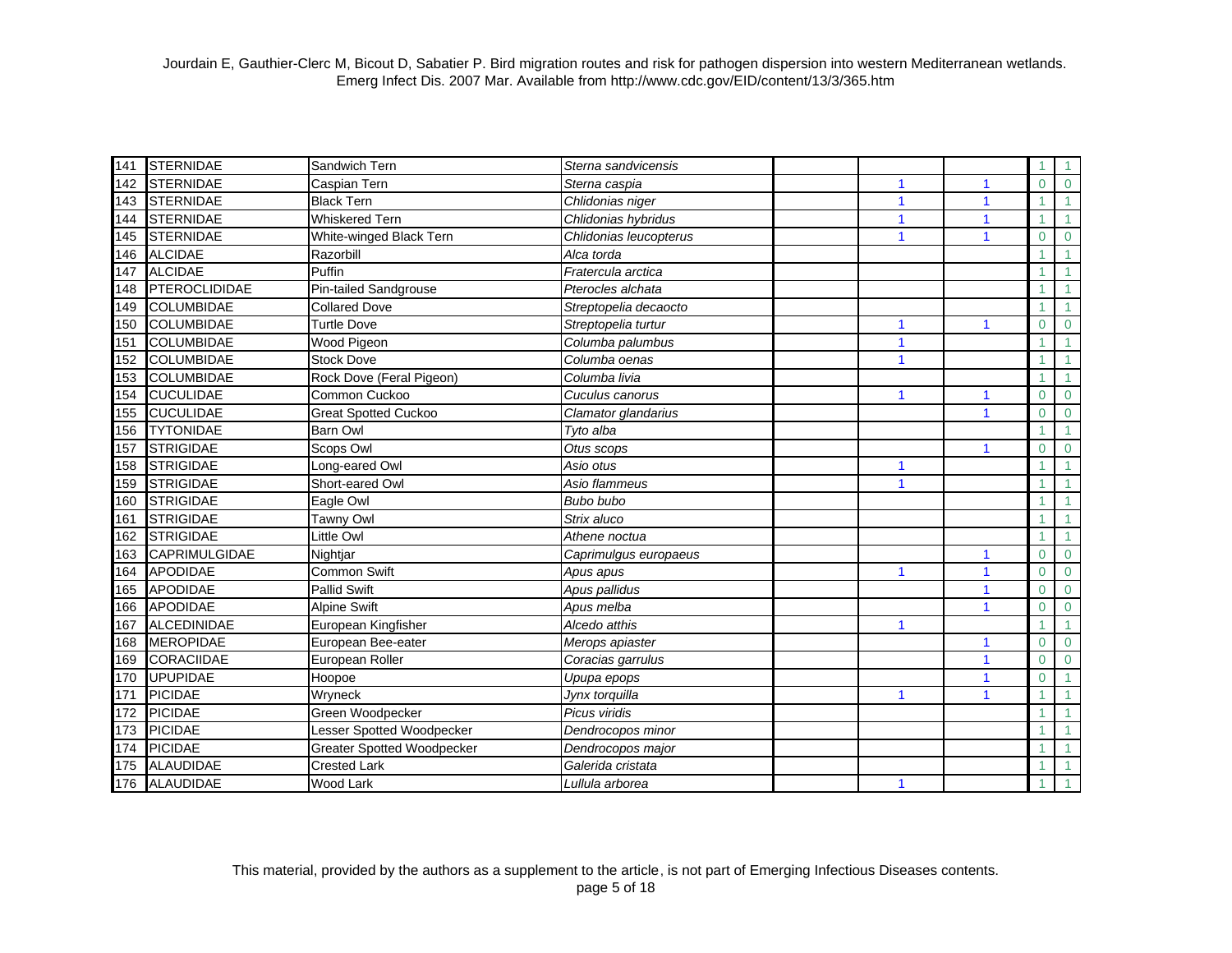| 177 | <b>ALAUDIDAE</b>     | <b>Skylark</b>                       | Alauda arvensis           |              | 1                       |                         |                |                      |
|-----|----------------------|--------------------------------------|---------------------------|--------------|-------------------------|-------------------------|----------------|----------------------|
| 178 | <b>ALAUDIDAE</b>     | Short-toed Lark                      | Calandrella brachydactyla |              |                         |                         | $\overline{0}$ | $\overline{0}$       |
| 179 | <b>ALAUDIDAE</b>     | Calandra Lark                        | Melanocorypha calandra    |              |                         |                         |                |                      |
| 180 | <b>HIRUNDINIDAE</b>  | Sand Martin                          | Riparia riparia           |              | 1                       | 1                       | $\overline{0}$ | $\overline{0}$       |
| 181 | <b>HIRUNDINIDAE</b>  | <b>Crag Martin</b>                   | Hirundo rupestris         |              |                         |                         |                | $\blacktriangleleft$ |
| 182 | <b>HIRUNDINIDAE</b>  | <b>Barn Swallow</b>                  | Hirundo rustica           |              | $\blacktriangleleft$    | 1                       |                |                      |
| 183 | <b>HIRUNDINIDAE</b>  | Red-rumped Swallow                   | Hirundo daurica           |              |                         | $\overline{\mathbf{1}}$ | $\overline{0}$ | $\overline{0}$       |
| 184 | <b>HIRUNDINIDAE</b>  | <b>House Martin</b>                  | Delichon urbica           |              |                         | $\overline{\mathbf{1}}$ | $\overline{0}$ |                      |
| 185 | <b>MOTACILLIDAE</b>  | <b>Water Pipit</b>                   | Anthus spinoletta         |              | $\overline{\mathbf{1}}$ |                         |                |                      |
| 186 | <b>MOTACILLIDAE</b>  | Tawny Pipit                          | Anthus campestris         |              |                         | 1                       | $\overline{0}$ | $\mathbf 0$          |
| 187 | <b>MOTACILLIDAE</b>  | <b>Meadow Pipit</b>                  | Anthus pratensis          |              |                         |                         |                |                      |
| 188 | <b>MOTACILLIDAE</b>  | Tree Pipit                           | <b>Anthus trivialis</b>   |              | 1                       |                         | $\Omega$       | $\overline{0}$       |
| 189 | <b>MOTACILLIDAE</b>  | Red-throated Pipit                   | Anthus cervinus           | $\mathbf{1}$ |                         | 1                       | $\Omega$       | $\overline{0}$       |
| 190 | <b>MOTACILLIDAE</b>  | Yellow Wagtail (Blue-headed Wagtail) | Motacilla flava           |              | 1                       | 1                       |                | $\blacktriangleleft$ |
| 191 | <b>MOTACILLIDAE</b>  | White Wagtail (Pied Wagtail)         | Motacilla alba            |              | 1                       |                         |                |                      |
| 192 | <b>MOTACILLIDAE</b>  | <b>Grey Wagtail</b>                  | Motacilla cinerea         |              | $\overline{\mathbf{1}}$ |                         |                |                      |
| 193 | <b>CINCLIDAE</b>     | Dipper                               | Cinclus cinclus           |              |                         |                         | $\Omega$       | $\mathbf 0$          |
| 194 | <b>TROGLODYTIDAE</b> | Wren                                 | Troglodytes troglodytes   |              | 1                       |                         |                | $\blacktriangleleft$ |
| 195 | PRUNELLIDAE          | Dunnock (Hedge Sparrow)              | Prunella modularis        |              | $\overline{\mathbf{1}}$ |                         |                |                      |
| 196 | PRUNELLIDAE          | Alpine Accentor                      | Prunella collaris         | 1            |                         |                         |                |                      |
| 197 | <b>TURDIDAE</b>      | <b>Black-eared Wheatear</b>          | Oenanthe hispanica        |              |                         | 1                       | $\overline{0}$ | $\Omega$             |
| 198 | <b>TURDIDAE</b>      | Wheatear (Northern Wheatear)         | Oenanthe oenanthe         |              | 1                       |                         | $\Omega$       | $\Omega$             |
| 199 | <b>TURDIDAE</b>      | Stonechat                            | Saxicola torquata         |              | 1                       |                         |                |                      |
| 200 | <b>TURDIDAE</b>      | Whinchat                             | Saxicola rubetra          |              | 1                       |                         | $\Omega$       | $\mathbf 0$          |
| 201 | <b>TURDIDAE</b>      | <b>Black Redstart</b>                | Phoenicurus ochruros      |              | 1                       | 1                       |                |                      |
| 202 | <b>TURDIDAE</b>      | <b>Common Redstart</b>               | Phoenicurus phoenicurus   |              | 1                       | 1                       | $\overline{0}$ | $\mathbf{0}$         |
| 203 | <b>TURDIDAE</b>      | Eurasian Robin                       | Erithacus rubecula        |              | 1                       |                         |                | $\mathbf{1}$         |
| 204 | <b>TURDIDAE</b>      | Common Nightingale                   | Luscinia megarhynchos     |              | 1                       | $\mathbf{1}$            | $\overline{0}$ | $\overline{0}$       |
| 205 | <b>TURDIDAE</b>      | European Blackbird                   | Turdus merula             |              | 1                       |                         |                | 1                    |
| 206 | <b>TURDIDAE</b>      | <b>Rock Trush</b>                    | Monticola saxatilis       |              |                         | 1                       | $\overline{0}$ | $\mathbf 0$          |
| 207 | <b>TURDIDAE</b>      | <b>Blue Rock Trush</b>               | Monticola solitarius      |              |                         |                         |                |                      |
| 208 | <b>TURDIDAE</b>      | <b>Ring Ouzel</b>                    | Turdus torquatus          |              |                         |                         | $\overline{0}$ |                      |
| 209 | <b>TURDIDAE</b>      | Song Trush                           | Turdus philomelos         |              | $\mathbf{1}$            |                         |                |                      |
| 210 | <b>TURDIDAE</b>      | Redwing                              | Turdus iliacus            | $\mathbf{1}$ |                         |                         |                |                      |
| 211 | <b>TURDIDAE</b>      | Fieldfare                            | Turdus pilaris            |              | 1                       |                         |                |                      |
| 212 | <b>TURDIDAE</b>      | <b>Mistle Trush</b>                  | Turdus viscivorus         |              | 1                       |                         |                |                      |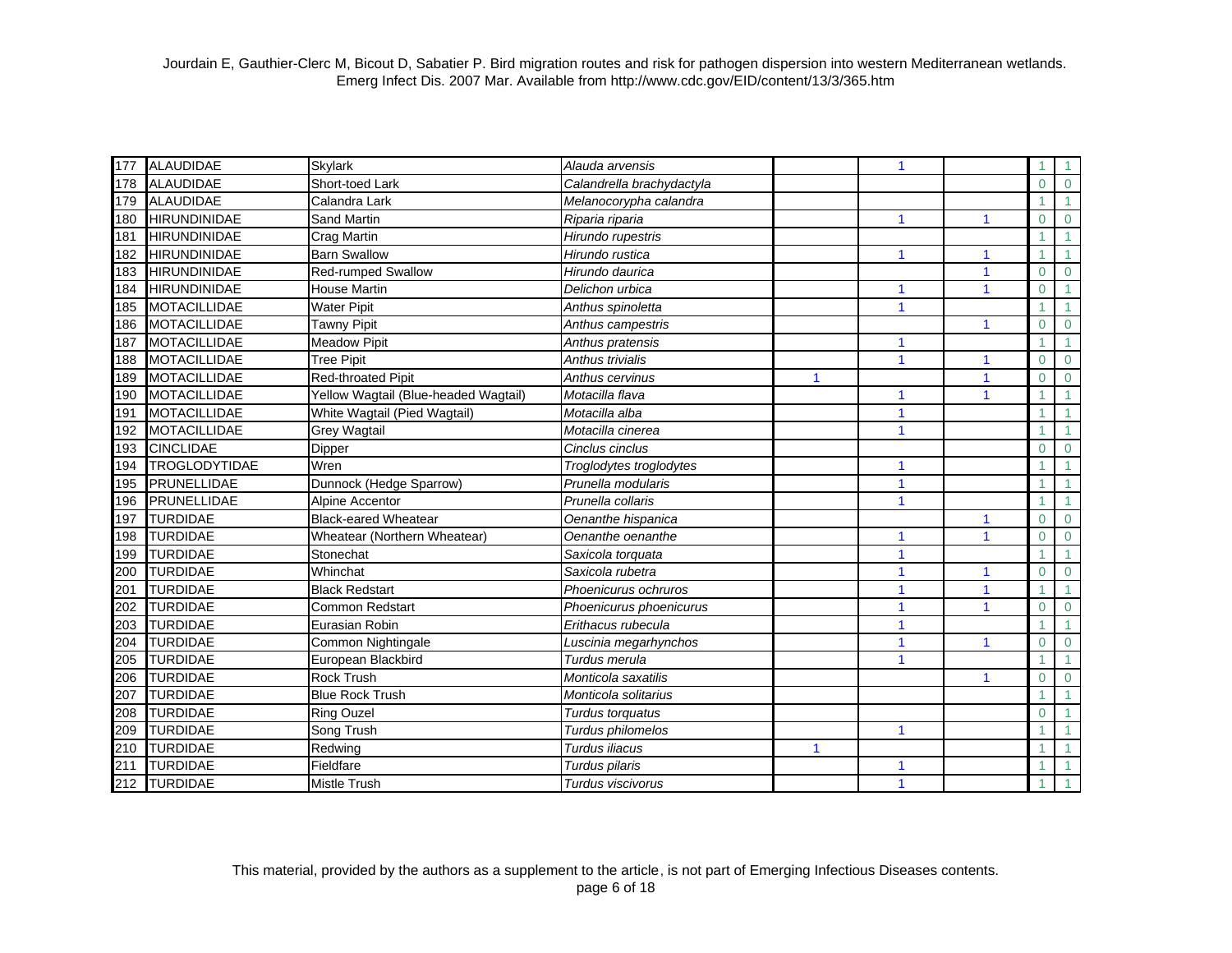| 213 | <b>TURDIDAE</b>     | Bluethroat                | Luscinia svecica           |                      |                         |              |                |
|-----|---------------------|---------------------------|----------------------------|----------------------|-------------------------|--------------|----------------|
| 214 | <b>SYLVIIDAE</b>    | Marsh Warbler             | Acrocephalus palustris     | 1                    | 1                       | $\Omega$     | $\overline{0}$ |
| 215 | <b>SYLVIIDAE</b>    | <b>Great Reed Warbler</b> | Acrocephalus arundinaceus  | 1                    | $\mathbf{1}$            | $\Omega$     | $\mathbf 0$    |
| 216 | <b>SYLVIIDAE</b>    | <b>Reed Warbler</b>       | Acrocephalus scirpaceus    |                      | 1                       | $\Omega$     | $\mathbf 0$    |
| 217 | <b>SYLVIIDAE</b>    | Firecrest                 | Regulus ignicapillus       | $\blacktriangleleft$ |                         |              |                |
| 218 | <b>SYLVIIDAE</b>    | Goldcrest                 | Regulus regulus            |                      |                         |              |                |
| 219 | <b>SYLVIIDAE</b>    | Chiffchaff                | Phylloscopus collybita     | $\blacktriangleleft$ |                         |              |                |
| 220 | <b>SYLVIIDAE</b>    | <b>Wood Warbler</b>       | Phylloscopus sibilatrix    |                      | 1                       | $\Omega$     | $\Omega$       |
| 221 | <b>SYLVIIDAE</b>    | <b>Willow Warbler</b>     | Phylloscopus trochilus     | $\blacktriangleleft$ | $\overline{1}$          | $\Omega$     | $\Omega$       |
| 222 | <b>SYLVIIDAE</b>    | <b>Bonelli's Warbler</b>  | Phylloscopus bonelli       | 1                    |                         | $\Omega$     | $\overline{0}$ |
| 223 | <b>SYLVIIDAE</b>    | Sedge Warbler             | Acrocephalus schoenobaenus | 1                    |                         | $\Omega$     | $\mathbf{0}$   |
| 224 | <b>SYLVIIDAE</b>    | <b>Aquatic Warbler</b>    | Acrocephalus paludicola    | 1                    |                         | $\Omega$     | $\mathbf 0$    |
| 225 | <b>SYLVIIDAE</b>    | <b>Moustached Warbler</b> | Acrocephalus melanopogon   |                      |                         |              |                |
| 226 | <b>SYLVIIDAE</b>    | Grasshopper Warbler       | Locustella naevia          | 1                    | $\mathbf{1}$            | $\Omega$     | $\overline{0}$ |
| 227 | <b>SYLVIIDAE</b>    | Savi's Warbler            | Locustella luscinioides    |                      | $\mathbf{1}$            | $\Omega$     | $\overline{0}$ |
| 228 | <b>SYLVIIDAE</b>    | <b>Melodious Warbler</b>  | Hippolais polyglotta       |                      | $\overline{\mathbf{1}}$ | $\Omega$     | $\overline{0}$ |
| 229 | <b>SYLVIIDAE</b>    | <b>Icterine Warbler</b>   | Hippolais icterina         | 1                    | $\mathbf{1}$            | $\Omega$     | $\mathbf 0$    |
| 230 | <b>SYLVIIDAE</b>    | Dartford Warbler          | Sylvia undata              |                      |                         |              | $\mathbf{1}$   |
| 231 | <b>SYLVIIDAE</b>    | Subalpine Warbler         | Sylvia cantillans          |                      | $\mathbf{1}$            |              |                |
| 232 | <b>SYLVIIDAE</b>    | Orphean Warbler           | Sylvia hortensis           |                      | $\overline{\mathbf{1}}$ | $\Omega$     | $\mathbf 0$    |
| 233 | <b>SYLVIIDAE</b>    | Sardinian Warbler         | Sylvia melanocephala       |                      |                         |              |                |
| 234 | <b>SYLVIIDAE</b>    | Whitethroat               | Sylvia communis            | $\blacktriangleleft$ | $\overline{\mathbf{1}}$ | $\Omega$     | $\Omega$       |
| 235 | <b>SYLVIIDAE</b>    | Garden Warbler            | Sylvia borin               | $\blacktriangleleft$ | $\overline{\mathbf{1}}$ | $\Omega$     | $\Omega$       |
| 236 | <b>SYLVIIDAE</b>    | Lesser Whitethroat        | Sylvia curruca             |                      |                         | $\mathbf{0}$ | $\mathbf 0$    |
| 237 | SYLVIIDAE           | Blackcap                  | Sylvia atricapilla         |                      |                         |              |                |
| 238 | <b>SYLVIIDAE</b>    | Spectacled Warbler        | Sylvia conspicillata       |                      |                         |              |                |
| 239 | <b>SYLVIIDAE</b>    | <b>Fan-tailed Warbler</b> | Cisticola juncidis         |                      |                         |              |                |
| 240 | <b>SYLVIIDAE</b>    | Cetti's Warbler           | Cettia cetti               |                      |                         |              |                |
| 241 | <b>MUSCICAPIDAE</b> | Pied Flycatcher           | Ficedula hypoleuca         | 1                    | $\mathbf{1}$            | $\Omega$     | $\overline{0}$ |
| 242 | <b>MUSCICAPIDAE</b> | Spotted Flycatcher        | Muscicapa striata          | 1                    | $\mathbf{1}$            | $\Omega$     | $\overline{0}$ |
| 243 | <b>TIMALIIDAE</b>   | <b>Bearded Tit</b>        | Panurus biarmicus          |                      |                         |              |                |
| 244 | <b>AEGITHALIDAE</b> | Long-tailed Tit           | Aegithalos caudatus        |                      |                         |              |                |
| 245 | <b>PARIDAE</b>      | Coal Tit                  | Parus ater                 | 1                    |                         |              |                |
| 246 | <b>PARIDAE</b>      | <b>Great Tit</b>          | Parus major                |                      |                         |              |                |
| 247 | <b>PARIDAE</b>      | <b>Blue Tit</b>           | Parus caeruleus            |                      |                         |              |                |
| 248 | <b>SITTIDAE</b>     | Nuthatch                  | Sitta europaea             |                      |                         |              |                |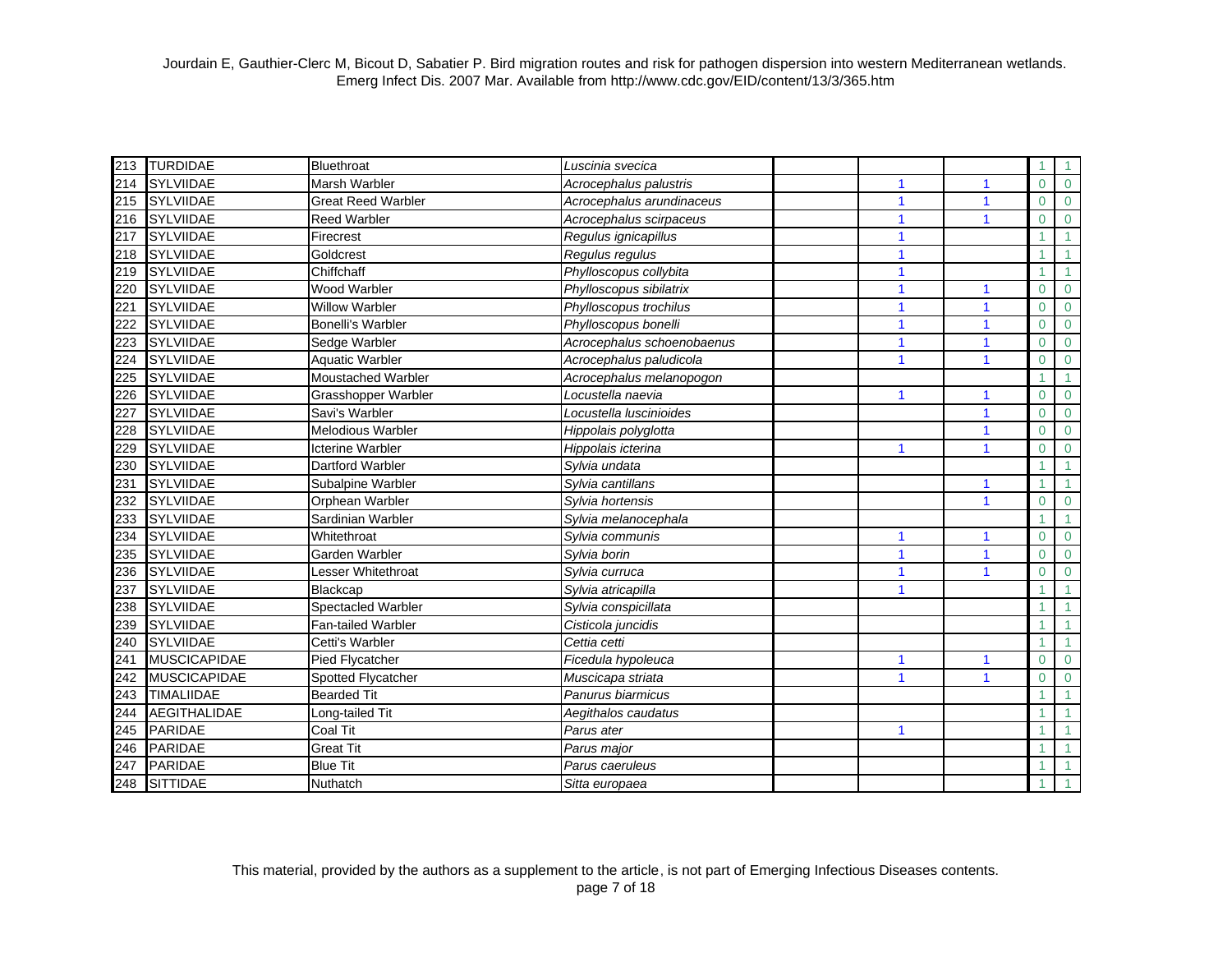| 249 | <b>TICHODROMADIDAE</b> | <b>Wall Creeper</b>             | Tichodroma muraria            |              | 1                    |              |              |                |
|-----|------------------------|---------------------------------|-------------------------------|--------------|----------------------|--------------|--------------|----------------|
| 250 | <b>CERTHIIDAE</b>      | Short-toed Treecreeper          | Certhia brachydactyla         |              |                      |              |              |                |
| 251 | <b>REMIZIDAE</b>       | Penduline Tit                   | Remiz pendulinus              |              | $\blacktriangleleft$ |              |              |                |
| 252 | <b>ORIOLIDAE</b>       | Golden Oriole                   | Oriolus oriolus               |              |                      | 1            | $\Omega$     | $\overline{0}$ |
| 253 | LANIIDAE               | Red-backed Shrike               | Lanius collurio               |              |                      | $\mathbf{1}$ | $\Omega$     | $\mathbf{0}$   |
| 254 | LANIIDAE               | Lesser Grey Shrike              | Lanius minor                  |              |                      | 1            | $\Omega$     | $\Omega$       |
| 255 | LANIIDAE               | <b>Great Gray Shrike</b>        | Lanius excubitor              |              |                      | 1            |              |                |
| 256 | LANIIDAE               | Mediterranean Great Gray Shrike | Lanius meridionalis           |              |                      |              |              |                |
| 257 | LANIIDAE               | <b>Woodchat Shrike</b>          | Lanius senator                |              | 1                    | 1            | $\Omega$     | $\Omega$       |
| 258 | <b>CORVIDAE</b>        | Common Magpie                   | Pica pica                     |              |                      |              |              |                |
| 259 | <b>CORVIDAE</b>        | Raven                           | Corvus corax                  |              |                      |              |              |                |
| 260 | <b>CORVIDAE</b>        | Eurasian Jay                    | Garrulus glandarius           |              |                      |              |              |                |
| 261 | <b>CORVIDAE</b>        | <b>Carrion Crow</b>             | Corvus corone                 |              | 1                    |              |              |                |
| 262 | <b>CORVIDAE</b>        | Rook                            | Corvus frugilegus             |              | $\mathbf{1}$         |              |              |                |
| 263 | <b>CORVIDAE</b>        | Jackdaw                         | Corvus monedula               |              |                      |              |              |                |
| 264 | <b>STURNIDAE</b>       | <b>Spotless Starling</b>        | Sturnus unicolor              |              |                      |              |              |                |
| 265 | <b>STURNIDAE</b>       | <b>Common Starling</b>          | Sturnus vulgaris              |              | 1                    |              |              |                |
| 266 | <b>PASSERIDAE</b>      | Snow Finch                      | Montifringilla nivalis        |              | $\blacktriangleleft$ |              |              |                |
| 267 | <b>PASSERIDAE</b>      | Rock Sparrow                    | Petronia petronia             |              |                      |              | $\Omega$     | $\mathbf 0$    |
| 268 | <b>PASSERIDAE</b>      | <b>Tree Sparrow</b>             | Passer montanus               |              |                      |              |              |                |
| 269 | <b>PASSERIDAE</b>      | <b>House Sparrow</b>            | Passer domesticus             |              |                      |              |              |                |
| 270 | <b>FRINGILLIDAE</b>    | Greenfinch                      | Carduelis chloris             |              | $\blacktriangleleft$ |              |              |                |
| 271 | <b>FRINGILLIDAE</b>    | <b>Citril Finch</b>             | Serinus citrinella            |              |                      |              |              |                |
| 272 | <b>FRINGILLIDAE</b>    | Siskin                          | Carduelis spinus              | 1            |                      |              |              |                |
| 273 | <b>FRINGILLIDAE</b>    | Redpoll                         | Carduelis flammea             | 1            |                      |              |              |                |
| 274 | <b>FRINGILLIDAE</b>    | European Serin                  | Serinus serinus               |              | 1                    |              |              |                |
| 275 | <b>FRINGILLIDAE</b>    | Brambling                       | Fringilla montifringilla      |              |                      |              |              |                |
| 276 | <b>FRINGILLIDAE</b>    | Chaffinch                       | Fringilla coelebs             |              | 1                    |              |              |                |
| 277 | <b>FRINGILLIDAE</b>    | Linnet                          | Carduelis cannabina           |              | 1                    |              |              |                |
| 278 | <b>FRINGILLIDAE</b>    | Hawfinch                        | Coccothraustes coccothraustes |              | 1                    |              |              |                |
| 279 | <b>FRINGILLIDAE</b>    | Goldfinch                       | Carduelis carduelis           |              | 1                    |              |              |                |
| 280 | <b>FRINGILLIDAE</b>    | <b>Bullfinch</b>                | Pyrrhula pyrrhula             |              | 1                    |              |              | $\overline{0}$ |
| 281 | <b>FRINGILLIDAE</b>    | Crossbill                       | Loxia curvirostra             | $\mathbf{1}$ |                      |              |              |                |
| 282 | <b>EMBERIZIDAE</b>     | <b>Cirl Bunting</b>             | Emberiza cirlus               |              | 1                    |              |              |                |
| 283 | <b>EMBERIZIDAE</b>     | Corn Bunting                    | Miliaria calandra             |              | 1                    |              |              |                |
| 284 | <b>EMBERIZIDAE</b>     | <b>Ortolan Bunting</b>          | Emberiza hortulana            |              |                      | $\mathbf{1}$ | $\mathbf{0}$ | $\Omega$       |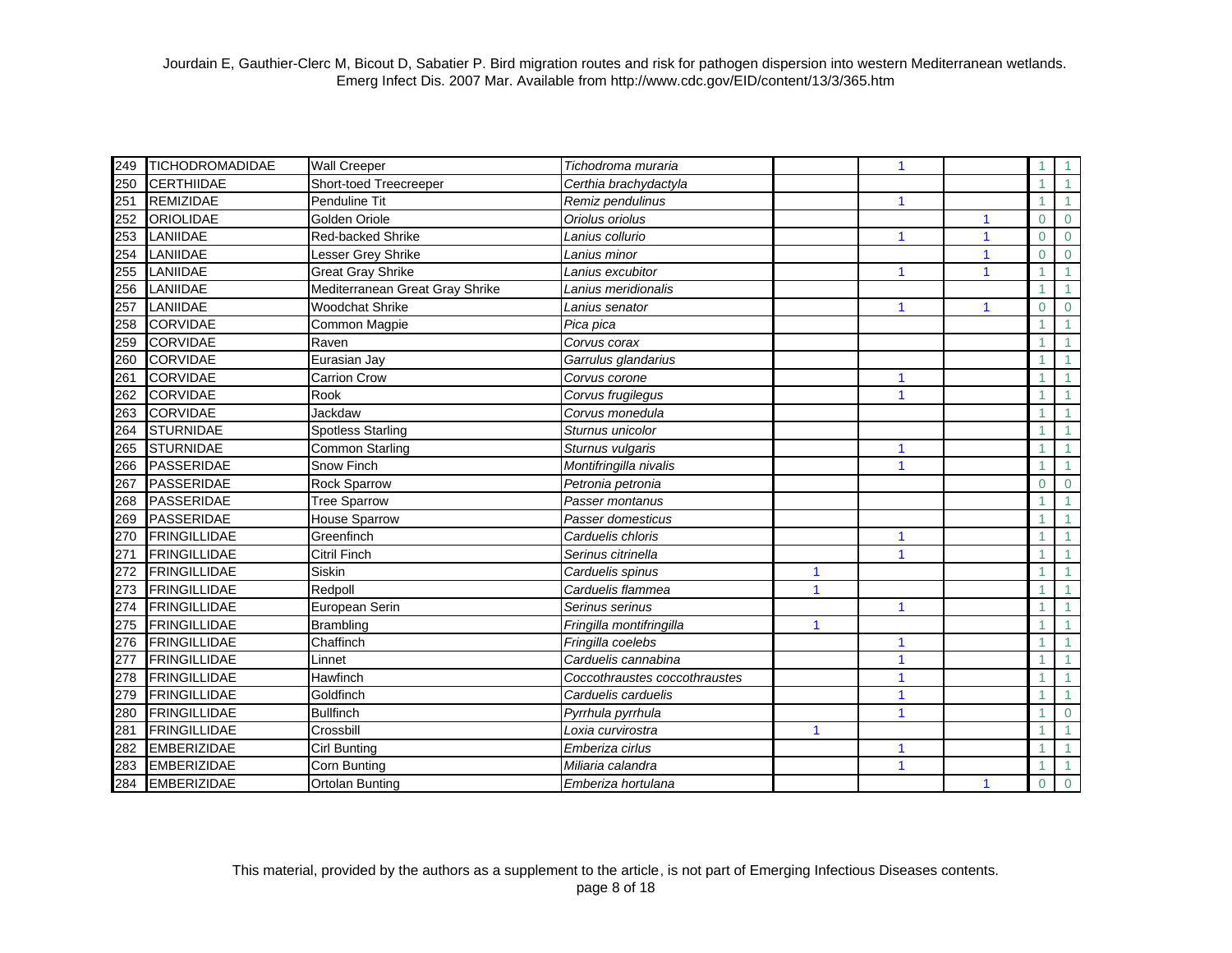| 285 EMBERIZIDAE | <b>Yellowhammer</b>  | Emberiza citrinella    |  |  |  |
|-----------------|----------------------|------------------------|--|--|--|
| 286 EMBERIZIDAE | <b>Rock Bunting</b>  | Emberiza cia           |  |  |  |
| 287 EMBERIZIDAE | Reed Bunting         | Emberiza schoeniclus   |  |  |  |
| 288 EMBERIZIDAE | <b>S</b> how Bunting | Plectrophenax nivalis  |  |  |  |
| 289 EMBERIZIDAE | <b>IPine Bunting</b> | Emberiza leucocephalos |  |  |  |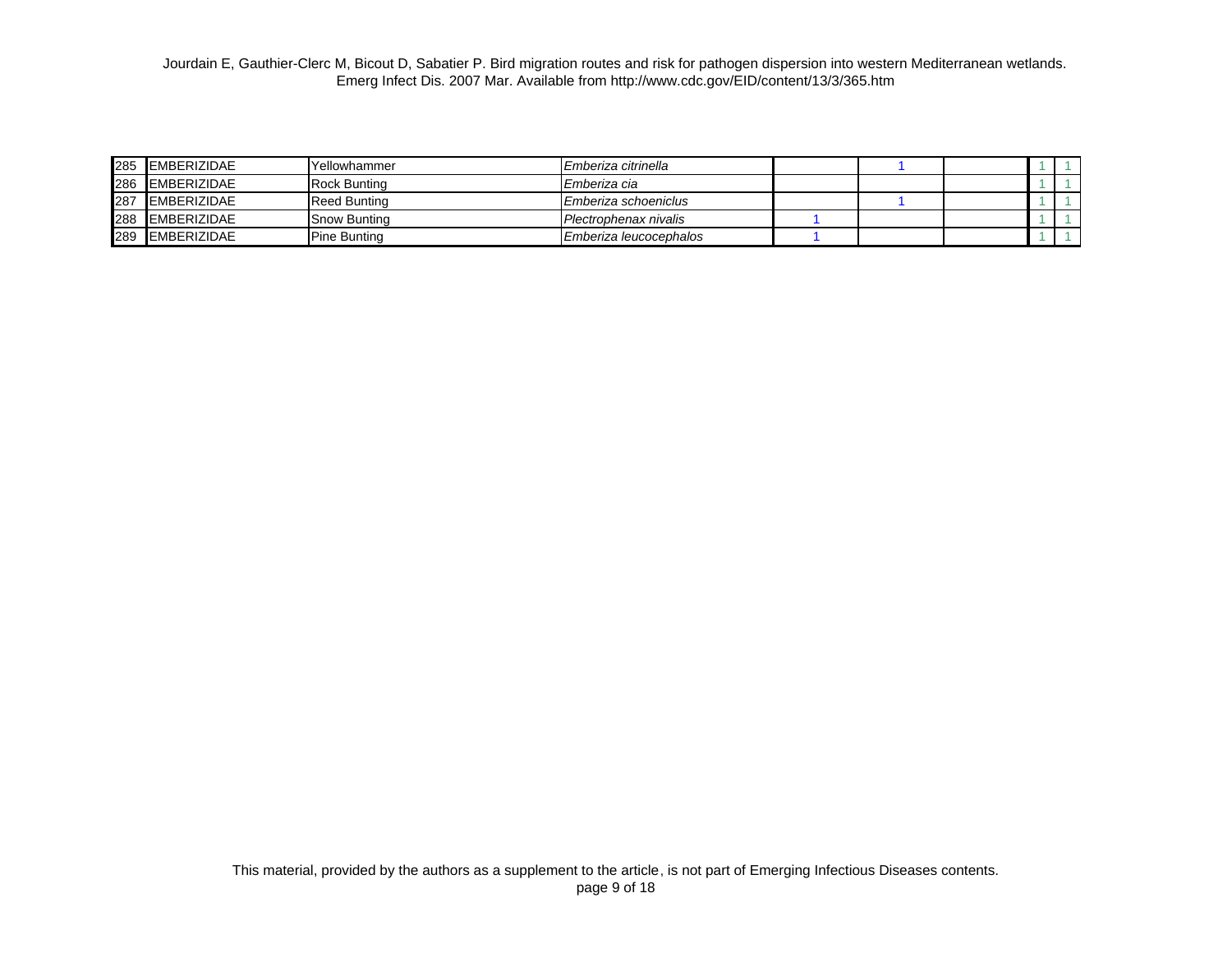|                      | <b>Bird diversity</b> |                      |                      |                |                |                      |              |                |                      | <b>Bird abundance</b> |                |                |                |                |                |                |                |                |                |                |              |  |
|----------------------|-----------------------|----------------------|----------------------|----------------|----------------|----------------------|--------------|----------------|----------------------|-----------------------|----------------|----------------|----------------|----------------|----------------|----------------|----------------|----------------|----------------|----------------|--------------|--|
| M                    | А                     | М                    | J                    |                | A              | S                    | O            | N              | D                    | J                     | F              | M              | A              | M              | J              | J              | A              | S              | O              | N              | D            |  |
| 1                    |                       | $\mathbf{0}$         | $\overline{0}$       | $\overline{0}$ | 0              | $\mathbf 0$          | 1            | 1              | $\blacktriangleleft$ | 1                     | 1              | 1              | 1              | $\Omega$       | $\overline{0}$ | $\Omega$       | $\overline{0}$ | $\overline{0}$ | 1              | 1              | 1            |  |
| -1                   |                       | $\Omega$             | $\overline{0}$       | $\Omega$       | $\mathbf 0$    | $\Omega$             |              | 1              | $\overline{1}$       | 1                     | 1              | 1              | 1              | $\mathbf{0}$   | $\overline{0}$ | $\mathbf{0}$   | $\overline{0}$ | $\overline{0}$ | 1              | 1              | 1            |  |
| $\mathbf{1}$         |                       | $\Omega$             | $\Omega$             | $\Omega$       | $\mathbf 0$    | $\Omega$             |              | 1              | $\overline{1}$       | 1                     | 1              | 1              | 1              | $\Omega$       | 0              | $\Omega$       | $\overline{0}$ | $\Omega$       | 1              | 1              | 1            |  |
| 1                    |                       | $\blacktriangleleft$ | 1                    |                | $\mathbf{1}$   | $\overline{1}$       |              | 1              | $\overline{1}$       | 100                   | 100            | 100            | 100            | 100            | 100            | 100            | 100            | 100            | 100            | 100            | 100          |  |
| $\blacktriangleleft$ | 1                     | $\mathbf{1}$         | $\blacktriangleleft$ | $\mathbf{1}$   | $\mathbf{1}$   | $\overline{1}$       | 1            | 1              | $\mathbf{1}$         | 1000                  | 1000           | 1000           | 1000           | 100            | 100            | 100            | 100            | 100            | 1000           | 1000           | 1000         |  |
| $\blacktriangleleft$ | 1                     | $\Omega$             | $\Omega$             | $\Omega$       | $\mathbf{0}$   | $\Omega$             | 1            | 1              | $\mathbf{1}$         | 1                     | 1              | 1              | $\mathbf{1}$   | $\Omega$       | $\Omega$       | $\Omega$       | $\Omega$       | $\Omega$       | 1              | 1              | 1            |  |
| 1                    | $\overline{ }$        | $\Omega$             | $\overline{0}$       | $\Omega$       | $\overline{0}$ | $\Omega$             | 1            | 1              | 1                    | 1                     | 1              | 1              | 1              | $\Omega$       | $\overline{0}$ | $\overline{0}$ | $\overline{0}$ | $\overline{0}$ | 1              | 1              | 1            |  |
| 1                    | 1                     | $\blacktriangleleft$ | 1                    | 1              | 1              | 1                    | 1            | 1              | 1                    | 1000                  | 1000           | 100            | 100            | 1              | $\mathbf{1}$   | 1              | 1000           | 1000           | 1000           | 1000           | 1000         |  |
|                      | 1                     | 1                    | 1                    | 1              | 1              | 1                    | $\Omega$     | $\Omega$       | $\Omega$             | $\Omega$              | $\overline{0}$ | 1              | 1              | 1              | 1              | 1              | 1              | 1              | $\Omega$       | $\Omega$       | $\Omega$     |  |
| $\overline{1}$       | 4                     | 1                    | $\overline{1}$       | 1              | $\overline{1}$ | $\overline{1}$       | 4            | 1              | $\overline{1}$       | 1000                  | 1000           | 1000           | 1000           | 100            | 100            | 100            | 100            | 100            | 100            | 1000           | 1000         |  |
| $\overline{1}$       | 1                     | $\blacktriangleleft$ | 1                    | 1              | 1              | 1                    | 1            | 1              | $\mathbf{1}$         | $\overline{1}$        | 1              | 1              | $\mathbf{1}$   | 1              | 1              | 1              | 1              | 1              | 1              | 1              | $\mathbf{1}$ |  |
| $\mathbf 1$          | 1                     | $\blacktriangleleft$ | $\overline{1}$       | 1              | $\mathbf{1}$   | $\overline{1}$       | 1            | 1              | $\mathbf{1}$         | 10                    | 10             | 10             | 10             | 10             | 10             | 10             | 10             | 10             | 100            | 100            | 10           |  |
| $\blacktriangleleft$ | 1                     | $\mathbf{1}$         | $\overline{1}$       | 1              | $\mathbf{1}$   | $\overline{1}$       | 1            | $\mathbf{1}$   | $\mathbf{1}$         | 1000                  | 1000           | 1000           | 10             | 1              | $\mathbf{1}$   | 1              | 10             | 10             | 1000           | 1000           | 1000         |  |
| $\overline{1}$       | 1                     | $\blacktriangleleft$ | $\overline{1}$       | 1              | $\overline{1}$ | $\overline{1}$       | 1            | 1              | $\overline{1}$       | 10                    | 10             | 10             | 10             | 10             | 10             | 10             | 10             | 10             | 10             | 10             | 10           |  |
| $\Omega$             | $\Omega$              | $\mathbf{1}$         | $\overline{1}$       | $\mathbf{1}$   | $\mathbf{1}$   | $\Omega$             | $\Omega$     | $\Omega$       | $\Omega$             | $\Omega$              | $\Omega$       | $\Omega$       | $\Omega$       | 10             | 10             | 10             | 10             | $\Omega$       | $\Omega$       | $\Omega$       | $\Omega$     |  |
| $\blacktriangleleft$ | $\mathbf{1}$          | $\mathbf{1}$         | $\overline{1}$       | $\mathbf{1}$   | $\mathbf{1}$   | $\overline{1}$       | $\mathbf{1}$ | 1              | $\mathbf{1}$         | 1                     | $\mathbf{1}$   | 100            | 100            | 100            | 100            | 100            | 100            | 100            | 100            | 1              | $\mathbf{1}$ |  |
| $\overline{0}$       | $\Omega$              | $\mathbf{1}$         | $\overline{1}$       | 1              | $\mathbf{1}$   | $\overline{1}$       | $\Omega$     | $\Omega$       | $\Omega$             | $\Omega$              | $\Omega$       | $\Omega$       | $\Omega$       | 100            | 100            | 100            | 100            | 100            | $\Omega$       | $\Omega$       | $\Omega$     |  |
|                      |                       | 1                    | 1                    |                | 1              | $\overline{1}$       |              | 1              | $\overline{1}$       | 1000                  | 1000           | 1000           | 1000           | 1000           | 1000           | 1000           | 1000           | 1000           | 1000           | 1000           | 1000         |  |
| 1                    |                       | 1                    | $\overline{1}$       |                | 1              | $\overline{1}$       |              | 1              | $\overline{1}$       | 1000                  | 1000           | 1000           | 1000           | 1000           | 1000           | 1000           | 1000           | 1000           | 1000           | 1000           | 1000         |  |
| -1                   |                       | $\blacktriangleleft$ | $\overline{1}$       | 1              | $\mathbf{1}$   | $\blacktriangleleft$ |              | 1              | $\mathbf{1}$         | 100                   | 100            | 100            | 1              | 1              | 1              | 1              | $\overline{1}$ | 100            | 100            | 100            | 100          |  |
| $\mathbf 1$          | 1                     | $\mathbf{1}$         | $\overline{1}$       | 1              | $\mathbf{1}$   | $\overline{1}$       |              | 1              | $\mathbf{1}$         | 1000                  | 1000           | 1000           | 1000           | 1000           | 1000           | 1000           | 1000           | 1000           | 1000           | 1000           | 1000         |  |
| 1                    | 1                     | $\mathbf{1}$         | $\overline{1}$       | 1              | $\mathbf{1}$   | $\overline{1}$       |              | $\Omega$       | $\overline{0}$       | $\Omega$              | 0              | 100            | 1000           | 1000           | 1000           | 1000           | 1000           | 1000           | 10             | $\overline{0}$ | $\mathbf 0$  |  |
| 1                    | $\Omega$              | $\Omega$             | $\Omega$             | $\Omega$       | 1              | $\overline{1}$       |              | 1              | 1                    | 1                     | $\overline{1}$ | 1              | $\Omega$       | $\Omega$       | $\overline{0}$ | $\Omega$       | 10             | 10             | 1              | 1              | 1            |  |
| -1                   | 1                     | $\blacktriangleleft$ | $\overline{1}$       | 1              | $\mathbf{1}$   | $\overline{1}$       | 1            | 1              | $\mathbf{1}$         | 1                     | 1              | 1              | 10             | 1              | 1              | 1              | 10             | 10             | 10             | 10             | $\mathbf{1}$ |  |
| 1                    | 1                     | $\mathbf{1}$         | $\mathbf{1}$         | $\mathbf{1}$   | $\mathbf{1}$   | $\overline{1}$       | 1            | 1              | $\mathbf{1}$         | 1                     | 1              | 1              | 1              | 1              | $\mathbf{1}$   | 1              | 1              | 1              | 1              | 1              | $\mathbf{1}$ |  |
| 1                    | 1                     | 1                    | 1                    | 1              | 1              | 1                    | 1            | 1              | 1                    | 1                     | 1              | 1              | 1              | 1              | $\mathbf{1}$   | 1              | 1              | 1              | 1              | 1              | 1            |  |
|                      | 1                     | 1                    | 1                    | 1              | 1              | $\overline{1}$       | 1            | 1              | 1                    | 1                     | 1              | 1              | 10             | 10             | 10             | 10             | 10             | 10             | 1              | 1              | 1            |  |
| $\overline{1}$       | 4                     | 1                    | $\overline{1}$       | 1              | $\overline{1}$ | $\overline{1}$       |              | $\overline{1}$ | $\overline{1}$       | 1000                  | 1000           | 10000          | 10000          | 10000          | 10000          | 10000          | 10000          | 10000          | 10000          | 1000           | 1000         |  |
| -1                   | 1                     | $\mathbf{1}$         | $\overline{1}$       | 1              | $\mathbf{1}$   | $\overline{1}$       | 1            | 1              | $\mathbf{1}$         | 100                   | 100            | 100            | 100            | 10             | 10             | 10             | 100            | 100            | 100            | 100            | 100          |  |
| 1                    | $\overline{0}$        | $\mathbf 0$          | $\overline{0}$       | $\overline{0}$ | $\mathbf 0$    | $\mathbf 0$          | 1            | 1              | $\overline{1}$       | 10                    | 10             | 10             | $\overline{0}$ | $\mathbf{0}$   | $\overline{0}$ | $\mathbf{0}$   | $\overline{0}$ | $\overline{0}$ | 10             | 10             | 10           |  |
| $\Omega$             | $\Omega$              | $\Omega$             | $\overline{0}$       | $\Omega$       | $\overline{0}$ | $\Omega$             | $\Omega$     | 1              | 1                    | 1                     | 1              | $\overline{0}$ | $\overline{0}$ | $\overline{0}$ | $\overline{0}$ | $\overline{0}$ | $\overline{0}$ | $\overline{0}$ | $\overline{0}$ | 1              | 1            |  |
| 1                    | 1                     | 1                    | $\overline{1}$       | $\overline{1}$ | 1              | $\overline{1}$       |              | 1              | $\overline{1}$       | 100                   | 100            | 1              | 1              | 1              | 1              | 1              | 1              | 1              | 100            | 100            | 100          |  |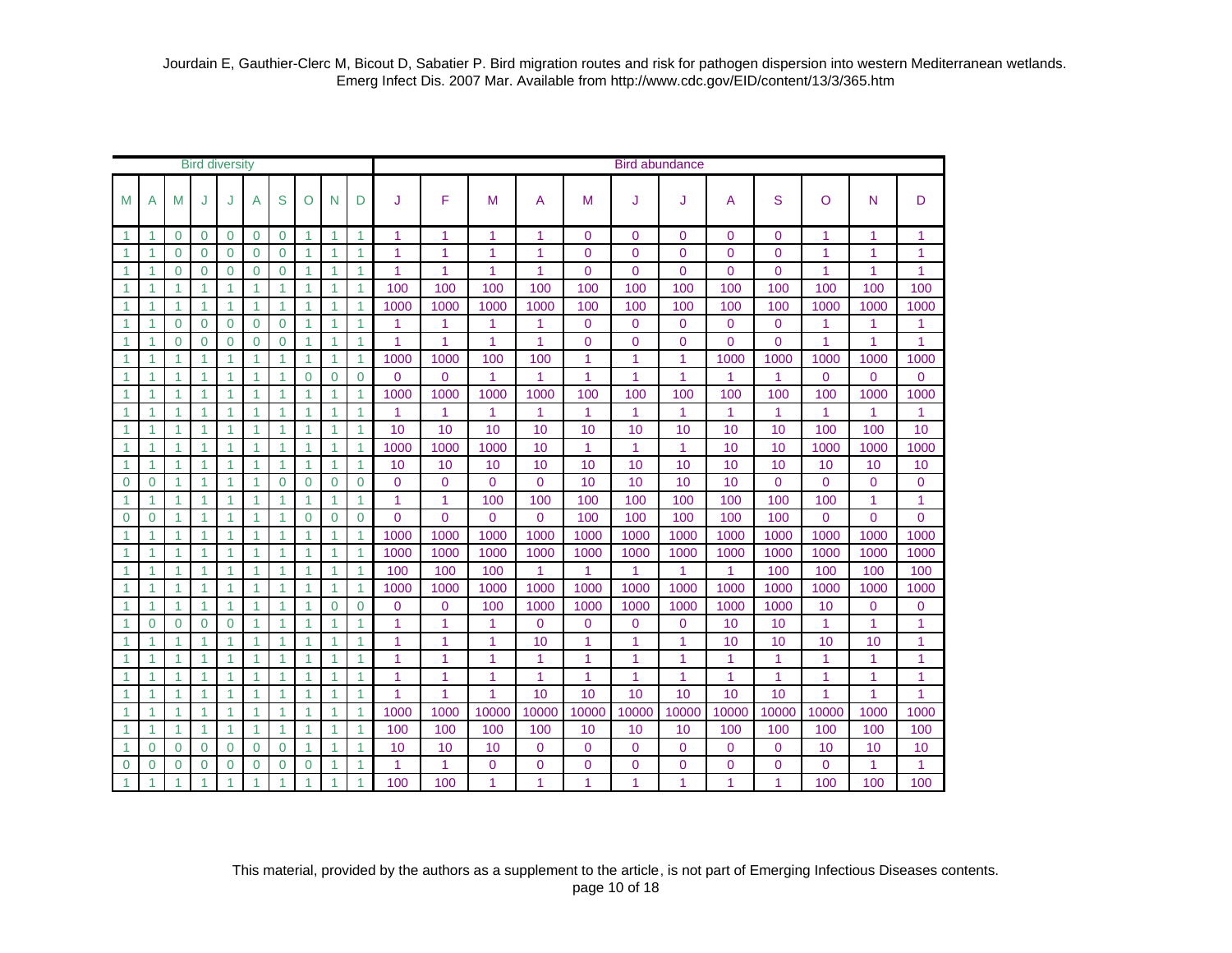| $\blacktriangleleft$ | 1              |                | 1                    | 1              |              | 1              | 1              |          | 1              | 100            | 1000           | 1000           | 100            | 100            | 100            | 100            | $\mathbf{1}$   | 100            | 1000           | 1000           | 100            |
|----------------------|----------------|----------------|----------------------|----------------|--------------|----------------|----------------|----------|----------------|----------------|----------------|----------------|----------------|----------------|----------------|----------------|----------------|----------------|----------------|----------------|----------------|
| $\mathbf{1}$         | 1              | $\Omega$       | $\Omega$             | $\Omega$       | 1            | 1              | $\overline{1}$ | 1        | $\mathbf{1}$   | 1000           | 1000           | 1000           | 10             | $\Omega$       | $\Omega$       | $\Omega$       | 10             | 100            | 1000           | 1000           | 1000           |
| $\blacktriangleleft$ | 1              |                | 1                    | 1              | 1            | 1              | 1              | 1        | $\mathbf{1}$   | 1000           | 1000           | 1000           | 1              | 1              | 1              | 1              | 10             | 1000           | 1000           | 1000           | 1000           |
| $\mathbf{1}$         | 1              |                | 1                    | $\overline{1}$ | 1            | 1              | 1              | 1        | $\mathbf{1}$   | 10000          | 1000           | 1000           | 10             | 1              | 1              | 100            | 1000           | 1000           | 10000          | 10000          | 10000          |
| $\mathbf{1}$         | 1              | 1              | $\mathbf{1}$         | $\overline{1}$ | 1            | $\mathbf{1}$   | 1              | 1        | 1              | 10000          | 1000           | 1000           | 1000           | 1000           | 1000           | 1000           | 10000          | 10000          | 10000          | 10000          | 10000          |
| $\blacktriangleleft$ | 1              | $\Omega$       | $\mathbf 0$          | $\Omega$       | 1            | 1              | $\mathbf{1}$   | 1        | 1              | 1000           | 1000           | 100            | 10             | $\mathbf 0$    | $\mathbf 0$    | 0              | 10             | 100            | 100            | 1000           | 1000           |
| $\mathbf{1}$         | 1              | 1              | $\mathbf{1}$         | 1              | 1            | $\mathbf{1}$   | 1              | 0        | $\mathbf 0$    | $\overline{0}$ | 10             | 1000           | 1000           | 10             | 1              | 1              | 1000           | 1000           | 10             | $\mathbf{0}$   | $\overline{0}$ |
| $\mathbf{1}$         | 1              |                | $\blacktriangleleft$ | 1              | 1            | $\mathbf{1}$   | 1              | 1        | 1              | 1000           | 1000           | 1000           | 1              | 1              | 1              | 1              | 100            | 1000           | 1000           | 1000           | 1000           |
| $\mathbf{1}$         | 1              | $\mathbf{1}$   | $\mathbf{1}$         | 1              | 1            | $\mathbf{1}$   | 1              | 1        | 1              | 1000           | 1000           | 100            | 100            | 100            | 100            | 100            | 100            | 100            | 100            | 1000           | 1000           |
| -1                   | 1              | 1              | -1                   | $\mathbf{1}$   | $\mathbf{1}$ | $\mathbf{1}$   | 1              | 1        | 1              | 1000           | 1000           | 100            | 1              | 1              | 1              | 1              | 1              | 1000           | 10000          | 10000          | 1000           |
| $\Omega$             | $\overline{0}$ | $\Omega$       | $\Omega$             | $\Omega$       | $\Omega$     | $\Omega$       | 1              | 1        | $\mathbf{1}$   | 1              | 1              | 0              | $\mathbf{0}$   | $\overline{0}$ | $\Omega$       | $\Omega$       | $\Omega$       | $\Omega$       | 1              | 1              | 1              |
| $\mathbf{1}$         | 1              | $\Omega$       | $\Omega$             | $\Omega$       | $\Omega$     | 1              | 1              | 1        | $\mathbf{1}$   | 1000           | 1000           | 100            | 1              | $\overline{0}$ | $\mathbf{0}$   | 0              | $\overline{0}$ | 10             | 10             | 100            | 1000           |
| $\mathbf{1}$         | 1              | $\Omega$       | $\Omega$             | $\Omega$       | $\Omega$     | $\overline{0}$ | $\overline{0}$ | 1        | $\mathbf{1}$   | $\overline{1}$ | $\overline{1}$ | 1              | 1              | $\overline{0}$ | $\overline{0}$ | $\overline{0}$ | $\overline{0}$ | $\overline{0}$ | $\overline{0}$ | $\mathbf{1}$   | $\mathbf{1}$   |
| $\blacktriangleleft$ | 1              | 1              | $\mathbf{1}$         | $\overline{1}$ | 1.           | $\mathbf{1}$   | 1              | 1        | 1              | 10             | 10             | 10             | 1              | 1              | 1              | 1              | $\mathbf{1}$   | 1              | 1              | 10             | 10             |
| $\blacktriangleleft$ | $\Omega$       | $\Omega$       | $\Omega$             | $\Omega$       | $\mathbf 0$  | $\Omega$       | $\Omega$       | 1        | 1              | $\mathbf{1}$   | $\overline{1}$ | 1              | $\mathbf{0}$   | $\overline{0}$ | $\Omega$       | $\Omega$       | $\Omega$       | $\overline{0}$ | $\mathbf{0}$   | $\mathbf{1}$   | 1              |
| $\mathbf{1}$         | $\overline{0}$ | $\mathbf{0}$   | $\mathbf 0$          | $\Omega$       | $\mathbf{0}$ | $\overline{0}$ | $\overline{0}$ | 1        | 1              | 10             | 10             | 10             | $\mathbf{0}$   | $\overline{0}$ | $\mathbf{0}$   | $\overline{0}$ | $\overline{0}$ | $\overline{0}$ | $\mathbf{0}$   | 10             | 10             |
| $\blacktriangleleft$ | $\Omega$       | $\Omega$       | $\Omega$             | $\Omega$       | $\Omega$     | $\overline{0}$ | $\overline{0}$ | 1        | $\mathbf{1}$   | 100            | 100            | 100            | $\overline{0}$ | $\overline{0}$ | $\Omega$       | $\overline{0}$ | $\overline{0}$ | $\overline{0}$ | $\overline{0}$ | 100            | 100            |
| $\blacktriangleleft$ | $\Omega$       | $\Omega$       | $\Omega$             | $\Omega$       | $\Omega$     | $\overline{0}$ | $\Omega$       | 1        | $\mathbf{1}$   | $\overline{1}$ | 10             | 10             | $\mathbf 0$    | $\overline{0}$ | $\Omega$       | $\mathbf{0}$   | $\overline{0}$ | $\overline{0}$ | $\mathbf{0}$   | $\mathbf{1}$   | 1              |
| $\Omega$             | $\Omega$       | $\Omega$       | $\Omega$             | $\Omega$       | $\Omega$     | $\Omega$       | $\overline{0}$ | 1        | 1              | $\mathbf{1}$   | $\Omega$       | $\overline{0}$ | $\mathbf 0$    | $\overline{0}$ | $\Omega$       | $\mathbf 0$    | $\Omega$       | $\overline{0}$ | $\Omega$       | $\mathbf{1}$   | 1              |
| $\mathbf{1}$         | 1              | $\Omega$       | $\Omega$             | $\Omega$       | $\Omega$     | $\Omega$       | $\overline{0}$ | 1        | $\overline{1}$ | 10             | 10             | 10             | 10             | $\overline{0}$ | $\Omega$       | $\overline{0}$ | $\overline{0}$ | $\overline{0}$ | $\Omega$       | 10             | 10             |
| $\mathbf 0$          | $\overline{0}$ | $\mathbf 0$    | $\overline{0}$       | $\Omega$       | $\Omega$     | $\overline{0}$ | $\overline{0}$ | $\Omega$ | $\overline{1}$ | $\overline{1}$ | $\overline{1}$ | $\mathbf 0$    | 0              | $\overline{0}$ | $\overline{0}$ | $\overline{0}$ | $\overline{0}$ | $\overline{0}$ | $\mathbf 0$    | $\mathbf 0$    | $\mathbf{1}$   |
| $\mathbf 0$          | $\overline{0}$ | $\overline{0}$ | $\mathbf 0$          | $\Omega$       | $\Omega$     | $\mathbf 0$    | $\overline{0}$ | 1        | 1              | 1              | $\overline{0}$ | $\mathbf{0}$   | $\overline{0}$ | $\overline{0}$ | $\overline{0}$ | $\overline{0}$ | $\mathbf 0$    | $\overline{0}$ | $\overline{0}$ | $\mathbf{1}$   | 1              |
| $\mathbf 0$          | 1              | 1              | $\mathbf{1}$         | 1              | 1            | $\mathbf{1}$   | $\Omega$       | $\Omega$ | $\mathbf 0$    | $\overline{0}$ | $\Omega$       | $\overline{0}$ | 1000           | 1000           | 1              | 1              | 1000           | 1000           | $\mathbf{0}$   | 0              | $\mathbf 0$    |
| -1                   | 1              |                | $\blacktriangleleft$ | $\mathbf{1}$   | 1            | 1              | 1              | 1        | 1              | 1              | 1              | 1000           | 1000           | 10             | 10             | 10             | 1000           | 1000           | 1              | 1              | 1              |
| 1                    | 1              | $\Omega$       | $\mathbf 0$          | $\Omega$       | $\mathbf 0$  | 1              | 1              | 1        | $\mathbf{1}$   | 100            | 100            | 100            | 10             | $\mathbf{0}$   | $\mathbf 0$    | 0              | $\mathbf{0}$   | 100            | 100            | 100            | 100            |
| 1                    | 1              | 1              | $\mathbf{1}$         | 1              | 1            | 1              | $\overline{0}$ | $\Omega$ | $\mathbf 0$    | $\overline{0}$ | $\mathbf 0$    | 1              | 1              | 1              | 1              | 1              | $\mathbf{1}$   | 1              | $\mathbf 0$    | $\mathbf 0$    | $\mathbf 0$    |
| $\overline{1}$       | 1              | 1              | $\mathbf{1}$         | 1              | 1            | 1              | 1              | $\Omega$ | $\Omega$       | $\Omega$       | $\Omega$       | 1              | 10             | 10             | 10             | 10             | 10             | 10             | 10             | $\mathbf{0}$   | 0              |
| $\overline{1}$       | 1              | 1              | 1                    | $\mathbf{1}$   | 1            | 1              | 1              | 1        | $\mathbf{1}$   | 100            | 100            | 100            | 10             | 10             | 10             | 10             | 10             | 100            | 100            | 100            | 100            |
| $\blacktriangleleft$ | 1              | $\Omega$       | $\Omega$             | $\Omega$       | $\Omega$     | $\mathbf{1}$   | $\overline{1}$ | 1        | 1              | 10             | 10             | 100            | 10             | $\Omega$       | $\Omega$       | $\overline{0}$ | $\Omega$       | $\overline{1}$ | 100            | 100            | 10             |
| $\mathbf 0$          | 1              | 1              | $\mathbf{1}$         | $\mathbf{1}$   | 1            | $\mathbf{1}$   | 1              | 0        | $\mathbf 0$    | $\mathbf{0}$   | $\mathbf{0}$   | 0              | 10             | 10             | 10             | 10             | 10             | 10             | 1              | $\mathbf 0$    | $\mathbf 0$    |
| $\mathbf{1}$         | $\overline{0}$ | $\Omega$       | $\Omega$             | $\Omega$       | $\mathbf 0$  | $\Omega$       | $\overline{1}$ | 1        | $\overline{1}$ | 1              | 1              | 1              | $\mathbf 0$    | $\Omega$       | $\Omega$       | $\overline{0}$ | $\Omega$       | $\overline{0}$ | 1              | 1              | $\mathbf{1}$   |
| $\blacktriangleleft$ | 1              | 1              | $\blacktriangleleft$ | $\overline{1}$ | 1            | 1              | $\overline{1}$ | 1        | 1              | 10             | 10             | 10             | 10             | 10             | 10             | 10             | 100            | 100            | 100            | 10             | 10             |
| $\blacktriangleleft$ | $\overline{1}$ | $\mathbf{1}$   | $\mathbf{1}$         | $\overline{1}$ | $\mathbf{1}$ | $\mathbf{1}$   | $\overline{1}$ | 1        | $\mathbf{1}$   | 100            | 100            | 100            | 100            | 10             | 10             | 10             | 100            | 100            | 100            | 100            | 100            |
| $\blacktriangleleft$ | 1              | $\Omega$       | $\mathbf 0$          | $\Omega$       | $\Omega$     | $\mathbf{1}$   | $\mathbf{1}$   | 1        | $\mathbf{1}$   | 1              | 1              | 1              | 1              | $\mathbf{0}$   | $\overline{0}$ | $\mathbf 0$    | $\mathbf 0$    | 1              | 1              | 1              | 1              |
| 1                    | $\overline{0}$ | $\Omega$       | $\overline{0}$       | 0              | 0            | $\overline{0}$ |                |          |                | 1              | 1              | 1              | 0              | 0              | 0              | 0              | $\overline{0}$ | 0              | 1              | $\overline{1}$ | 1              |
| $\overline{1}$       | 1              |                | 1                    | 1              |              | 1              | 1              |          | 1              | 1              | 1              | 1              | 1              | 1              | 1              | 1              | 1              | 1              | 1              | 1              | 1              |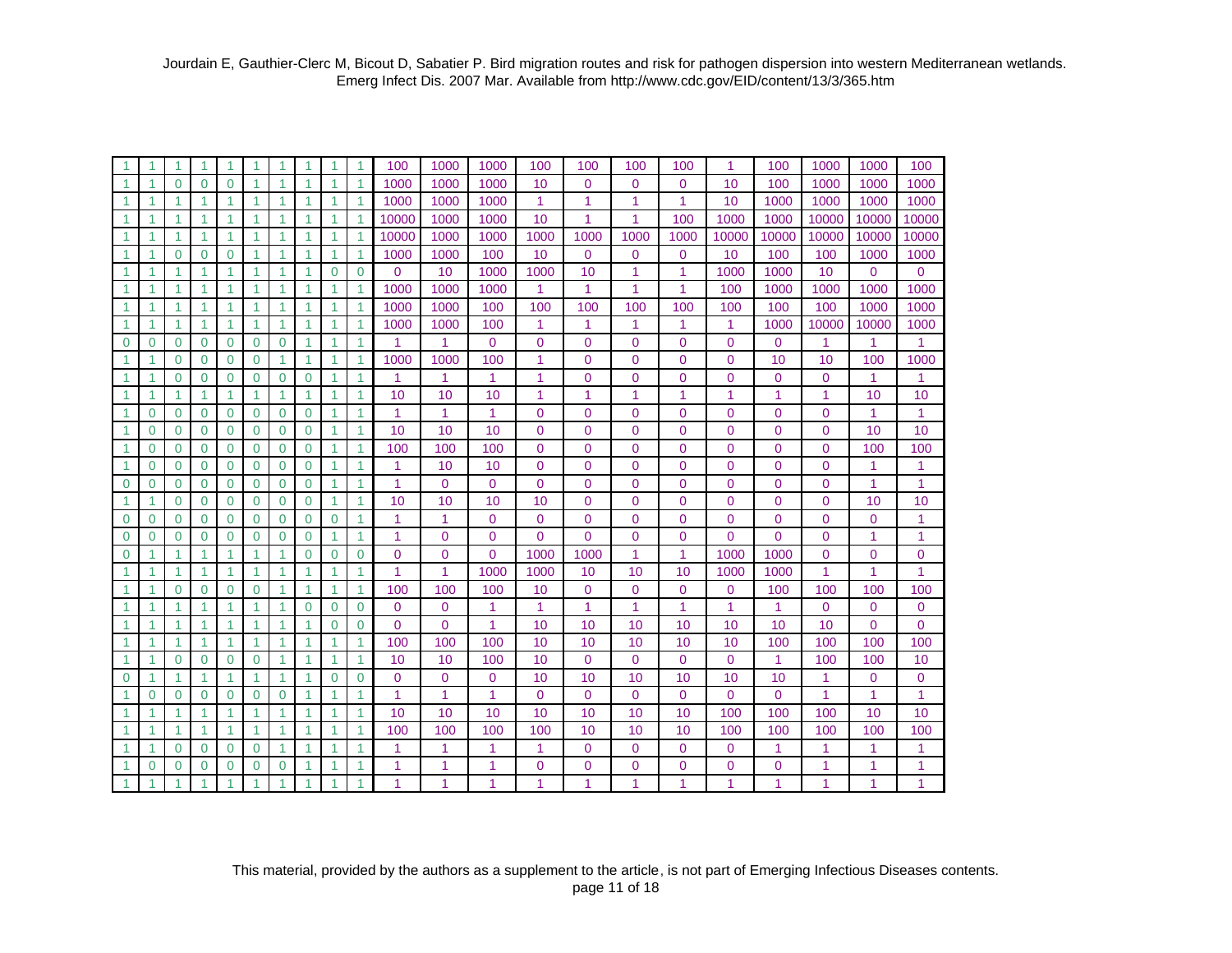| 1                    | 1              | 1              | 1.           | 1                    | 1              | 1              | 1                    |          | $\mathbf{1}$ | 1              | 1           | 1            | 1            | 1              | 1            | 1           | 1           | 1              | 1        | 1              | 1              |
|----------------------|----------------|----------------|--------------|----------------------|----------------|----------------|----------------------|----------|--------------|----------------|-------------|--------------|--------------|----------------|--------------|-------------|-------------|----------------|----------|----------------|----------------|
| 1                    |                |                | 1            | 1                    | 1              | 1              | 1                    |          | 1            | 1              | 1           | 1            | 1            | 1              | 1            | 1           | 10          | 10             | 10       | 1              | 1              |
| $\blacktriangleleft$ | 1              |                | 1            | $\overline{1}$       | 1              | 1              | $\Omega$             | $\Omega$ | $\Omega$     | $\Omega$       | $\Omega$    | 10           | 10           | 10             | 10           | 10          | 10          | 10             | $\Omega$ | $\overline{0}$ | $\Omega$       |
| $\mathbf{1}$         | -1             | 1              | 1            | $\overline{1}$       | 1              | 1              | -1                   | 1        | 1            | 100            | 100         | 100          | 100          | 100            | 100          | 100         | 100         | 100            | 100      | 100            | 100            |
| $\mathbf 0$          | $\mathbf 1$    | 1              | $\mathbf{1}$ | $\overline{1}$       | 1              | $\mathbf{1}$   | $\mathbf 0$          | 0        | $\mathbf 0$  | $\mathbf{0}$   | $\mathbf 0$ | $\mathbf{0}$ | 10           | 10             | 1            | 1           | 1           | 1              | $\Omega$ | 0              | $\mathbf 0$    |
| 1                    | $\Omega$       | $\Omega$       | $\Omega$     | $\Omega$             | $\mathbf 0$    | $\mathbf 0$    | 1                    | 1        | 1            | 100            | 100         | 100          | $\mathbf 0$  | $\mathbf 0$    | $\Omega$     | $\Omega$    | $\Omega$    | $\Omega$       | 100      | 100            | 100            |
| 1                    | -1             | 1              | 1            | 1                    | 1              | $\mathbf{1}$   | -1                   | 1        | $\Omega$     | $\Omega$       | $\Omega$    | 10           | 100          | 100            | 100          | 10          | 100         | 100            | 100      | 1              | $\Omega$       |
| $\mathbf 0$          | $\overline{0}$ | $\mathbf{1}$   | $\mathbf{1}$ | $\blacktriangleleft$ | 1              | $\mathbf{1}$   | $\overline{0}$       | $\Omega$ | $\mathbf 0$  | $\Omega$       | $\Omega$    | $\Omega$     | $\mathbf 0$  | 1              | 1            | 1           | 1           | 1              | $\Omega$ | 0              | $\mathbf 0$    |
| $\mathbf{1}$         | 1              | $\mathbf{1}$   | 1            | $\blacktriangleleft$ | 1              | $\mathbf{1}$   | 1                    | 1        | 1            | 10             | 10          | 10           | 1            | 1              | 1            | 1           | 1           | 1              | 10       | 10             | 10             |
| 1                    | 1              | 1              | 1            | -1                   | 1              | $\mathbf{1}$   | 1                    | 1        | 1            | 1000           | 1000        | 1000         | 1000         | 1000           | 1000         | 1000        | 1000        | 1000           | 1000     | 1000           | 1000           |
| $\Omega$             | 1              | 1              | 1            | -1                   | 1              | 1              | 1                    | $\Omega$ | $\Omega$     | $\Omega$       | $\Omega$    | 0            | 10           | 10             | 1            | 1           | 1           | 10             | 10       | 0              | 0              |
| 1                    | 1              | 1              | 1            | $\overline{1}$       | 1              | 1              | $\overline{1}$       | 1        | $\mathbf{1}$ | 1000           | 1000        | 100          | 100          | 100            | 100          | 100         | 1000        | 1000           | 1000     | 1000           | 1000           |
| $\blacktriangleleft$ | -1             | $\mathbf{1}$   | $\mathbf{1}$ | $\blacktriangleleft$ | 1              | 1              | $\overline{1}$       | 1        | $\mathbf{1}$ | 1000           | 1000        | 1000         | 1000         | 1000           | 1000         | 1000        | 1000        | 1000           | 1000     | 1000           | 1000           |
| $\mathbf 0$          | $\mathbf{1}$   | $\mathbf{0}$   | $\Omega$     | $\mathbf 0$          | $\mathbf 0$    | $\mathbf{1}$   | $\overline{1}$       | 0        | $\mathbf 0$  | $\mathbf 0$    | $\mathbf 0$ | 0            | 1            | $\mathbf{0}$   | $\mathbf{0}$ | $\mathbf 0$ | $\mathbf 0$ | 1              | 1        | 0              | $\mathbf{0}$   |
| $\blacktriangleleft$ | $\overline{1}$ | $\Omega$       | $\Omega$     | -1                   | 1              | $\mathbf{1}$   | $\blacktriangleleft$ | 1        | 1            | 1              | 1           | 10           | 10           | $\Omega$       | $\Omega$     | 1           | 1           | 10             | 10       | 1              | 1              |
| $\blacktriangleleft$ | -1             | $\Omega$       | $\Omega$     | -1                   | 1              | $\Omega$       | $\Omega$             | $\Omega$ | $\Omega$     | $\Omega$       | $\Omega$    | 1            | 1            | $\overline{0}$ | $\Omega$     | 1           | 1           | $\Omega$       | $\Omega$ | $\Omega$       | $\Omega$       |
| $\blacktriangleleft$ | $\overline{1}$ | 1              | $\mathbf{1}$ | $\overline{1}$       | $\mathbf{1}$   | $\mathbf{1}$   | $\blacktriangleleft$ | 1        | $\mathbf{1}$ | 1000           | 1000        | 1000         | 1000         | 1000           | 1000         | 1000        | 1000        | 1000           | 1000     | 1000           | 1000           |
| $\blacktriangleleft$ | $\overline{1}$ | $\mathbf{1}$   | $\mathbf{1}$ | $\blacktriangleleft$ | $\mathbf{1}$   | $\mathbf{1}$   | $\overline{1}$       | 1        | $\mathbf{1}$ | 10000          | 1000        | 1000         | 1000         | 1000           | 1000         | 1000        | 1000        | 10000          | 10000    | 10000          | 10000          |
| 1                    | $\Omega$       | 0              | $\Omega$     | $\Omega$             | $\Omega$       | $\Omega$       | -1                   | 1        | $\mathbf{1}$ | 10             | 100         | 10           | $\Omega$     | $\Omega$       | $\Omega$     | 0           | $\Omega$    | $\Omega$       | 10       | 100            | 10             |
| 1                    |                | 1              | 1            | 1                    | 1              | 1              | 1                    |          | $\mathbf{1}$ | 100            | 100         | 100          | 100          | 100            | 100          | 100         | 100         | 100            | 100      | 100            | 100            |
| 1                    | 1              | 1              | 1            | $\overline{1}$       | 1              | $\mathbf{1}$   | 1                    |          | $\mathbf{1}$ | 1              | 1           | 10           | 10           | 10             | 10           | 10          | 10          | 1              | 1        | 1              | 1              |
| $\blacktriangleleft$ | 1              | 1              | 1            | $\overline{1}$       | 1              | 1              | -1                   | 1        | 1            | $\overline{1}$ | 1           | 10           | 100          | 100            | 100          | 100         | 100         | 10             | 1        | 1              | 1              |
| $\blacktriangleleft$ | -1             | 1              | 1            | $\overline{1}$       | 1              | 1              | -1                   | 1        | $\mathbf{1}$ | 100            | 100         | 100          | 100          | 100            | 100          | 100         | 100         | 100            | 100      | 100            | 100            |
| $\mathbf{1}$         | -1             | 1              | 1            | -1                   | 1              | $\mathbf{1}$   | $\mathbf{1}$         | 1        | 1            | 1              | 1           | 10           | 10           | 10             | 10           | 10          | 10          | 10             | 10       | 1              | 1              |
| $\Omega$             | 1              | 1              | 1            | -1                   | 1              | 1              | $\Omega$             | $\Omega$ | $\Omega$     | $\Omega$       | $\Omega$    | $\Omega$     | 10           | 10             | 10           | 10          | 10          | 10             | 0        | 0              | $\mathbf 0$    |
| $\mathbf{1}$         | 1              | 1              | 1            | -1                   | 1              | $\mathbf{1}$   | 1                    | 1        | $\mathbf{1}$ | 1              | 1           | 1000         | 1000         | 100            | $\mathbf{1}$ | 1000        | 1000        | 1000           | 100      | 1              | 1              |
| 1                    | 1              | 1              | $\mathbf{1}$ | $\overline{1}$       | 1              | $\mathbf{1}$   | 1                    | 1        | $\mathbf{1}$ | 10             | 10          | 100          | 1000         | 1000           | 10           | 10          | 1000        | 1000           | 1000     | 10             | 10             |
| 1                    | 1              | 1              | 1            | -1                   | 1              | 1              | 1                    | 1        | 1            | 100            | 100         | 100          | 100          | 100            | 100          | 100         | 1000        | 1000           | 100      | 100            | 100            |
| $\Omega$             | 1              | 1              | $\Omega$     | $\Omega$             | 1              | 1              |                      | $\Omega$ | $\Omega$     | $\Omega$       | $\Omega$    | 0            | 1            | 1              | $\Omega$     | $\Omega$    | 10          | 10             | 10       | 0              | $\mathbf{0}$   |
| 1                    | 1              | $\Omega$       | $\Omega$     | $\Omega$             | 1              | $\mathbf{1}$   | $\overline{1}$       | 1        | 1            | 100            | 100         | 100          | $\mathbf{1}$ | $\Omega$       | $\Omega$     | $\Omega$    | 10          | 10             | 10       | 100            | 100            |
| $\blacktriangleleft$ | -1             | 1              | 1            | $\overline{1}$       | 1              | 1              | -1                   | 1        | 1            | 100            | 100         | 100          | 1000         | 100            | 100          | 100         | 100         | 1000           | 100      | 100            | 100            |
| $\mathbf{1}$         | -1             | 1              | 1            | $\overline{1}$       | 1              | $\mathbf{1}$   | $\blacktriangleleft$ | 1        | 1            | 1000           | 1000        | 1000         | 10           | 10             | 10           | 10          | 10          | 10             | 1000     | 1000           | 1000           |
| $\blacktriangleleft$ | $\overline{1}$ | 1              | 1            | $\overline{1}$       | 1              | $\mathbf{1}$   | $\blacktriangleleft$ | 1        | 1            | 1              | 1000        | 10000        | 1000         | 10             | 10           | 10000       | 10000       | 100            | 10       | 1              | 1              |
| 1                    | $\overline{1}$ | 1              | 1            | $\overline{1}$       | 1              | $\mathbf{1}$   | $\blacktriangleleft$ | 1        | $\Omega$     | $\Omega$       | $\Omega$    | 1            | 10           | 10             | 1            | 1           | 1           | 10             | 10       | 1              | $\Omega$       |
| $\mathbf{1}$         | 1              | 1              | 1            | 1                    | 1              | $\mathbf{1}$   | $\Omega$             | $\Omega$ | $\Omega$     | $\overline{0}$ | $\Omega$    | 1            | 1            | 1              | 1            | 1           | 1           | 1              | $\Omega$ | 0              | $\overline{0}$ |
| $\mathbf{1}$         | $\overline{0}$ | $\overline{0}$ | $\Omega$     | $\overline{0}$       | $\overline{0}$ | $\overline{0}$ |                      |          | 1            | 10             | 10          | 10           | $\Omega$     | $\Omega$       | $\Omega$     | 0           | $\Omega$    | $\overline{0}$ | 10       | 10             | 10             |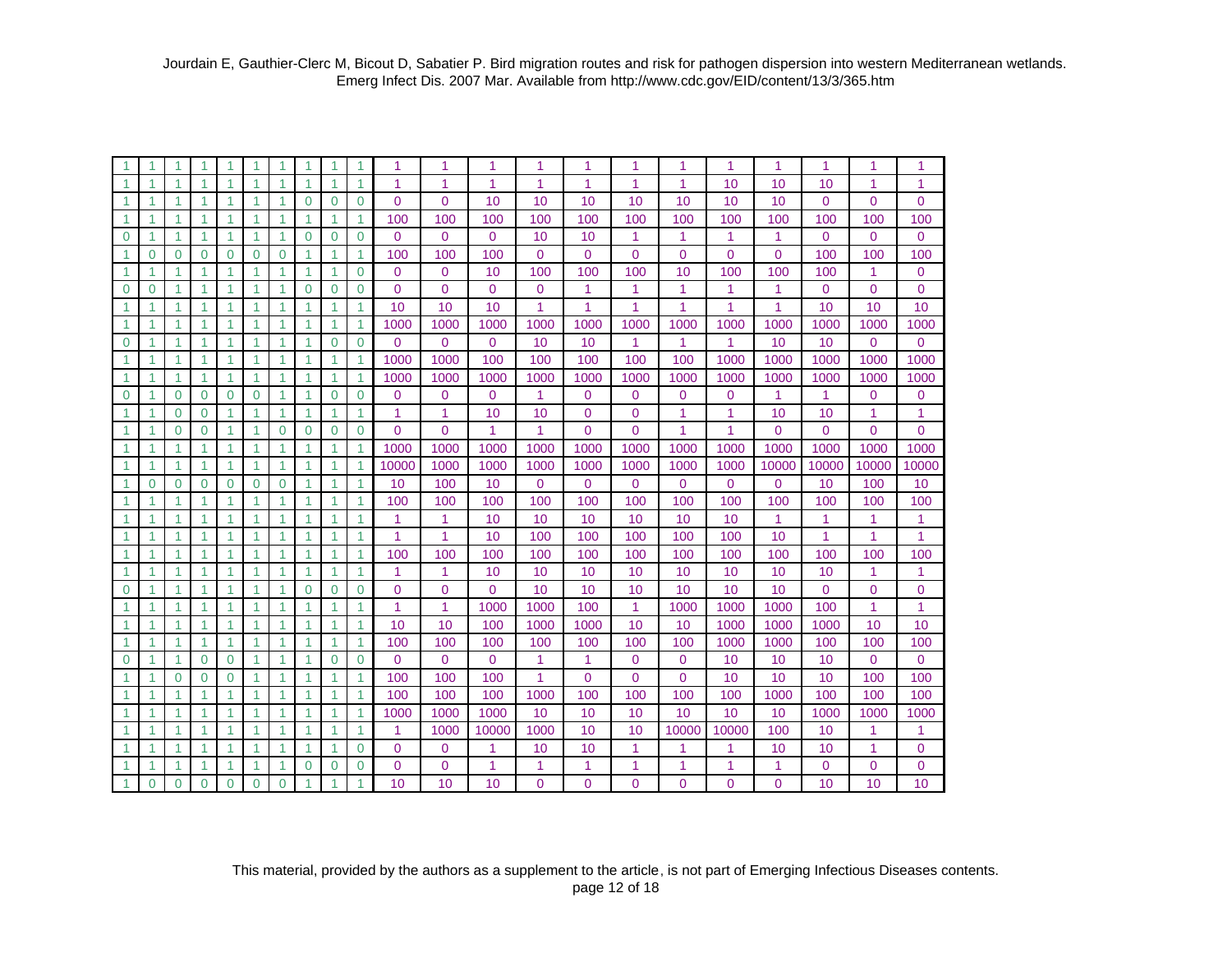| $\mathbf 0$          | 1                    | 1                    | 1            | -1                   | 1            | 1            | -1                   | $\Omega$ | $\mathbf 0$  | $\Omega$             | $\Omega$       | $\Omega$            | 1000        | 1000           | 10                   | 1000           | 1000         | 1000           | 10          | $\Omega$       | $\Omega$            |
|----------------------|----------------------|----------------------|--------------|----------------------|--------------|--------------|----------------------|----------|--------------|----------------------|----------------|---------------------|-------------|----------------|----------------------|----------------|--------------|----------------|-------------|----------------|---------------------|
| $\mathbf{1}$         | $\blacktriangleleft$ | 1                    | $\Omega$     | $\overline{1}$       | 1            | 1            | $\overline{1}$       | 1        | $\mathbf{1}$ | $\mathbf{1}$         | 1              | 1                   | 10          | 10             | $\Omega$             | 10             | 100          | 100            | 10          | 1              | 1                   |
| $\Omega$             | $\Omega$             | 1                    | $\Omega$     | $\overline{1}$       | 1            | 1            | $\Omega$             | $\Omega$ | $\mathbf 0$  | $\mathbf{0}$         | $\Omega$       | 0                   | 0           | 1              | $\Omega$             | 1              | 1            | $\overline{1}$ | 0           | 0              | $\mathbf 0$         |
| 1                    | 1                    | -1                   | 1.           | -1                   | 1            | 1            | -1                   |          | 1            | $\blacktriangleleft$ | 1              | 1                   | 10          | 10             | 10                   | 1              | 10           | 10             | 1           | 1              | 1                   |
| $\blacktriangleleft$ | 1                    |                      | 1            | -1                   | 1            | 1            | -1                   |          | $\mathbf{1}$ | 100                  | 100            | 100                 | 100         | 1000           | 10                   | 10             | 10000        | 10000          | 1000        | 1000           | 100                 |
| $\blacktriangleleft$ | 1                    | 1                    | $\mathbf{1}$ | $\overline{1}$       | 1            | 1            | $\overline{1}$       |          | $\mathbf{1}$ | 10                   | 10             | 10                  | 1000        | 1000           | 100                  | 10             | 10           | 10             | 10          | 10             | 10                  |
| $\blacktriangleleft$ | -1                   | 1                    | 1            | $\overline{1}$       | 1            | 1            | $\overline{1}$       |          | $\mathbf{1}$ | 1000                 | 1000           | 10000               | 10000       | 1000           | 100                  | 100            | 100          | 1000           | 10000       | 1000           | 1000                |
| $\mathbf{1}$         | $\mathbf{1}$         | 1                    | $\mathbf 0$  | $\mathbf 0$          | 1            | $\mathbf{1}$ | $\overline{1}$       | 1        | $\mathbf{1}$ | 10000                | 10000          | 10000               | 100         | 1              | $\mathbf{0}$         | $\mathbf 0$    | 1            | 10000          | 10000       | 10000          | 10000               |
| 1                    | $\Omega$             | $\mathbf 0$          | $\mathbf 0$  | $\Omega$             | $\mathbf{0}$ | $\mathbf 0$  | $\blacktriangleleft$ |          | $\mathbf{1}$ | 100                  | 100            | 100                 | $\Omega$    | $\overline{0}$ | $\Omega$             | $\overline{0}$ | $\mathbf{0}$ | $\Omega$       | 100         | 100            | 100                 |
| $\mathbf{1}$         | 1                    | 1                    | $\mathbf{1}$ | $\blacktriangleleft$ | 1.           | 1            | -1                   | 1        | $\mathbf{1}$ | 1                    | $\mathbf{1}$   | 10                  | 1000        | 1000           | 10                   | 100            | 1000         | 1000           | 100         | 10             | 1                   |
| $\mathbf{1}$         | 1                    | 1                    | 1            | $\overline{1}$       | 1            | 1            | 1                    |          | $\mathbf{1}$ | 10                   | 10             | 10                  | 1000        | 1000           | 1                    | 100            | 1000         | 1000           | 100         | 10             | 10                  |
| 1                    | 1                    | 1                    | 1            | -1                   | 1            | 1            | 1                    | 1        | $\mathbf{1}$ | 10                   | 10             | 10                  | 100         | 10             | 100                  | 1000           | 1000         | 100            | 100         | 10             | 10                  |
| 1                    | 1                    | $\blacktriangleleft$ | 1            | $\overline{1}$       | 1            | 1            | 1                    | 1        | 1            | 100                  | 100            | 100                 | 100         | 100            | 100                  | 100            | 100          | 100            | 100         | 100            | 100                 |
| 1                    | 1                    | 1                    | 1            | $\overline{1}$       | 1            | 1            | $\overline{1}$       | 1        | $\mathbf{1}$ | $\overline{1}$       | $\overline{1}$ | 1                   | 100         | 100            | $\blacktriangleleft$ | 1000           | 1000         | 100            | 1           | 1              | $\mathbf{1}$        |
| $\mathbf{1}$         | 1                    | 1                    | 1            | -1                   | 1            | 1            | $\overline{0}$       | 0        | $\mathbf 0$  | $\mathbf 0$          | $\mathbf 0$    | 10                  | 10          | 10             | 10                   | 10             | 10           | 10             | $\mathbf 0$ | 0              | $\mathbf 0$         |
| $\mathbf{1}$         | $\overline{1}$       | 1                    | 1            | $\overline{1}$       | 1            | 1            | $\overline{1}$       | 1        | $\mathbf 0$  | $\overline{0}$       | $\overline{0}$ | 10                  | 1000        | 100            | 10                   | 1000           | 1000         | 1000           | 100         | 1              | $\mathbf{0}$        |
| $\blacktriangleleft$ | -1                   | 1                    | 1            | -1                   | 1            | 1            | -1                   | 1        | 1            | 10                   | 100            | 1000                | 10000       | 1000           | 1                    | 10             | 100          | 100            | 100         | 10             | 10                  |
| $\blacktriangleleft$ | $\overline{1}$       | $\mathbf{1}$         | $\mathbf{1}$ | $\overline{1}$       | $\mathbf{1}$ | $\mathbf{1}$ | $\overline{1}$       | 1        | $\mathbf{1}$ | 100                  | 100            | 100                 | 10          | 10             | 10                   | 10             | 100          | 100            | 100         | 100            | 100                 |
| $\mathbf{1}$         | $\overline{1}$       | $\mathbf{1}$         | 1            | $\overline{1}$       | 1            | $\mathbf{1}$ | $\overline{1}$       | 1        | $\mathbf{1}$ | 1                    | $\overline{1}$ | 1                   | 100         | 100            | 1                    | $\mathbf{1}$   | 100          | 100            | 1           | 1              | 1                   |
| $\mathbf{1}$         | $\overline{1}$       | 1                    | 1            | $\overline{1}$       | 1            | 1            | $\Omega$             | $\Omega$ | $\mathbf 0$  | $\mathbf 0$          | $\Omega$       | 1                   | 1           | 1              | 1                    | 1              | 1            | 1              | 0           | 0              | $\mathbf{0}$        |
| 1                    | 1                    | 1                    | 1            | -1                   | 1            | 1            | 1                    |          | $\mathbf{1}$ | 1                    | 1              | 10                  | 10          | 10             | 1                    | 1              | 10           | 10             | 1           | 1              | 1                   |
| $\blacktriangleleft$ | 1                    | $\overline{1}$       | 1            | $\overline{1}$       | 1            | 1            | $\overline{1}$       |          | $\mathbf{1}$ | $\overline{1}$       | 1              | 1                   | 1           | 1              | 1                    | 1              | 1            | 1              | 1           | 1              | 1                   |
| $\mathbf 0$          | $\Omega$             | 1                    | $\mathbf{1}$ | $\Omega$             | 1            | $\mathbf{1}$ | $\Omega$             | $\Omega$ | $\mathbf 0$  | $\Omega$             | $\overline{0}$ | $\mathbf 0$         | $\mathbf 0$ | 1              | 1                    | $\Omega$       | 1            | 1              | 0           | $\overline{0}$ | $\mathbf{0}$        |
| 1                    | 1                    | 1                    | $\Omega$     | $\Omega$             | 1            | 1            | -1                   |          | $\mathbf{1}$ | 1                    | 1              | 1                   | 10          | 10             | $\Omega$             | $\Omega$       | 10           | 10             | 10          | 1              | 1                   |
| $\blacktriangleleft$ | $\mathbf 0$          | $\mathbf 0$          | $\mathbf 0$  | $\mathbf 0$          | 0            | 1            | $\blacktriangleleft$ |          | $\mathbf{1}$ | 1                    | 1              | 1                   | $\mathbf 0$ | $\mathbf 0$    | $\Omega$             | 0              | $\mathbf 0$  | 1              | 1           | 1              | 1                   |
| 1                    | 1                    | 1                    | 1            | -1                   | 1            | 1            | $\overline{1}$       |          | 1            | 10                   | 10             | 10                  | 10          | 1              | 1                    | 1              | 1            | 1              | 1           | 10             | 10                  |
| $\blacktriangleleft$ | $\overline{1}$       | 1                    | 1            | $\overline{1}$       | 1            | 1            | $\overline{1}$       | 1        | $\mathbf{1}$ | 10                   | 10             | 10                  | 1           | 1              | 1                    | 1              | 1            | 1              | 1           | 1              | 10                  |
| $\mathbf 0$          | 1                    | 1                    | 1            | 1                    | 1            | 1            | $\overline{0}$       | $\Omega$ | $\mathbf 0$  | $\Omega$             | $\Omega$       | 0                   | 1           | 1              |                      | 1              | 1            | 1              | $\Omega$    | 0              | $\Omega$            |
| 1                    | 1                    | 1                    | 1            | $\overline{1}$       | 1            | 1            | 1                    | 1        | $\mathbf{1}$ | 10000                | 10000          | 10000               | 10000       | 10000          | 10000                | 10000          | 10000        | 10000          | 10000       | 10000          | 10000               |
| 1                    | 1                    | 1                    | 1            | -1                   | 1            | 1            | 1                    |          | 1            | 10                   | 10             | 10                  | 100         | 100            | 100                  | 100            | 100          | 10             | 10          | 10             | 10                  |
| 1                    | 1                    | $\blacktriangleleft$ | 1            | $\overline{1}$       | 1            | 1            | $\overline{1}$       | 1        | $\mathbf{1}$ | 100                  | 100            | 1000                | 1000        | 1000           | 1000                 | 1000           | 1000         | 100            | 100         | 100            | 100                 |
| $\blacktriangleleft$ | $\overline{1}$       | 1                    | 1            | $\overline{1}$       | 1            | 1            | $\overline{1}$       | 1        | $\mathbf{1}$ | $\overline{1}$       | $\overline{1}$ | 100                 | 100         | 100            | $\mathbf{1}$         | 1              | 100          | 100            | 1           | 1              | 1                   |
| 1                    | -1                   | 1                    | 1            | -1                   | 1            | 1            | $\overline{1}$       | 1<br>1   | 1            | 10000                | 10000          | 10000               | 1000        | 1000           | 1000                 | 1000           | 1000         | 1000           | 10000       | 10000          | 10000               |
| 1                    | 1                    | 1                    | 1<br>1       | -1<br>1              | 1<br>1       | 1<br>1       | -1                   | $\Omega$ | 1            | 1<br>$\Omega$        | 1              | 1<br>$\overline{0}$ | 100         | 100            | 100                  | 100            | 100          | 100            | 1           | 1              | 1<br>$\overline{0}$ |
| $\Omega$             |                      |                      |              |                      |              |              | $\Omega$             |          | $\mathbf 0$  |                      | $\Omega$       |                     | 100         | 100            | 100                  | 100            | 100          | 100            | 0           | 0              |                     |
| $\blacktriangleleft$ | 1                    | 1                    | 1            | $\overline{1}$       | 1            | 1            | $\overline{0}$       | $\Omega$ | $\mathbf 0$  | $\Omega$             | $\Omega$       | 10                  | 100         | 100            | 100                  | 100            | 100          | 10             | 0           | $\overline{0}$ | $\Omega$            |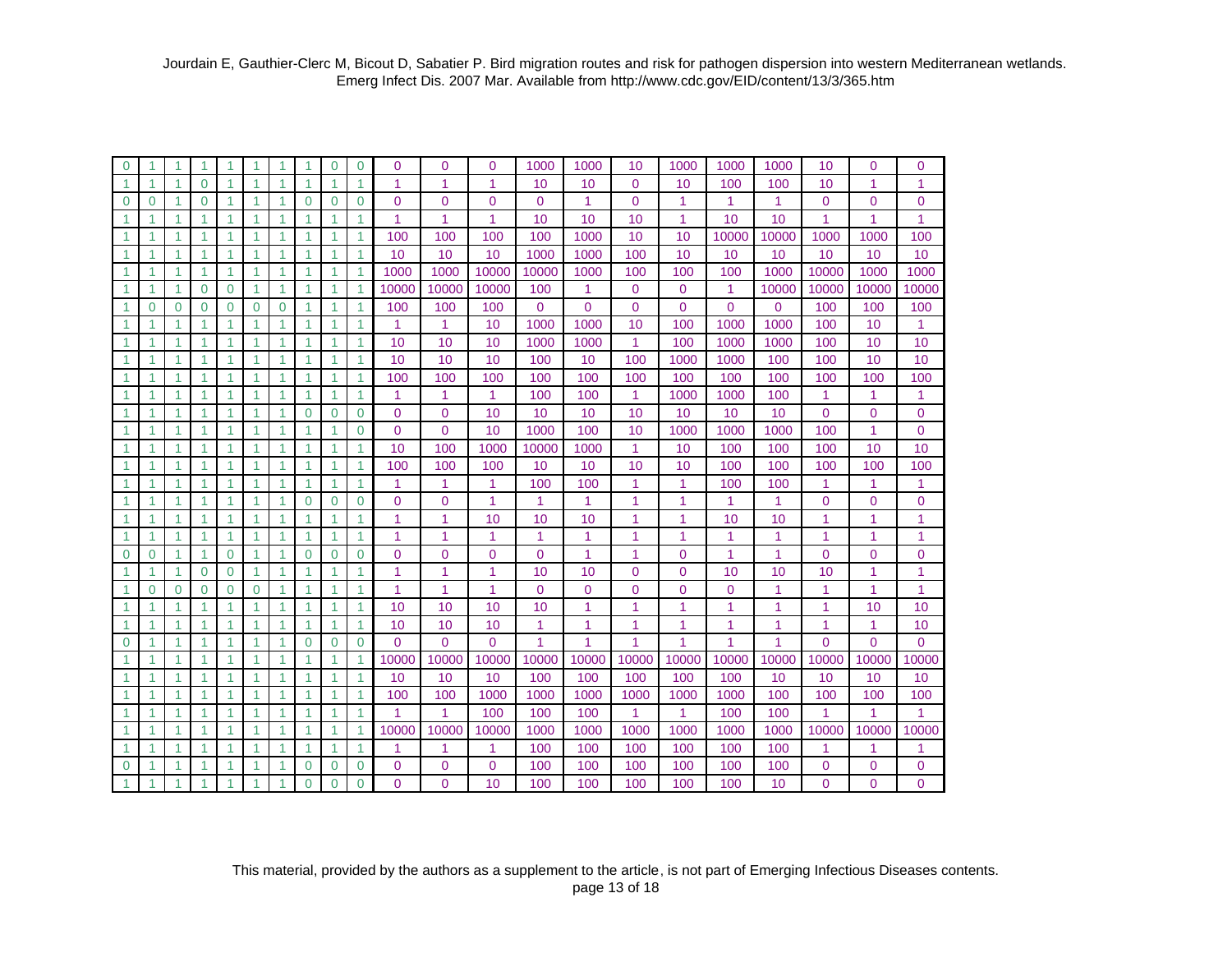| $\blacktriangleleft$ | 1              |              | 1                    | 1                    | 1            | 1                    | 1              |                | 1            | 100                  | 100            | 100            | 100            | 100            | 100          | 100            | 100            | 100            | 1000         | 100            | 100            |
|----------------------|----------------|--------------|----------------------|----------------------|--------------|----------------------|----------------|----------------|--------------|----------------------|----------------|----------------|----------------|----------------|--------------|----------------|----------------|----------------|--------------|----------------|----------------|
| $\blacktriangleleft$ | 1              |              | 1                    | 1                    |              | 1                    | 1              |                | $\Omega$     | $\Omega$             | $\Omega$       | 1              | 1              | 1              | 1            | 1              | 1              | 10             | 10           | 1              | 0              |
| $\blacktriangleleft$ | 1              |              | 1                    | 1                    |              | 1                    | 1              |                | 1            | 1                    | 1              | 1              | 1000           | 1000           | 10           | 1000           | 1000           | 1              | 1            | 1              | $\mathbf{1}$   |
| $\mathbf{1}$         | 1              | 1            | $\mathbf{1}$         | 1                    | 1            | $\mathbf{1}$         | 1              | 1              | 1            | 10                   | 10             | 10             | 100            | 100            | 10           | 100            | 100            | 10             | 10           | 10             | 10             |
| $\mathbf 0$          | 1              | 1            | $\mathbf{1}$         | 1                    | 1            | $\mathbf{1}$         | $\Omega$       | $\Omega$       | $\mathbf 0$  | $\Omega$             | $\Omega$       | $\mathbf 0$    | 10             | 10             | 10           | 1              | 10             | 10             | $\Omega$     | $\mathbf 0$    | $\overline{0}$ |
| $\mathbf{1}$         | 1              | 1            | $\mathbf{1}$         | 1                    | 1            | $\mathbf{1}$         | 1              | 1              | 1            | 100                  | 100            | 100            | 10             | 1              | 1            | 1              | 1              | 1              | 100          | 100            | 100            |
| $\overline{0}$       | $\overline{0}$ | $\Omega$     | $\mathbf 0$          | $\Omega$             | $\Omega$     | $\mathbf 0$          | $\overline{0}$ | 1              | 1            | 1                    | $\overline{1}$ | $\overline{0}$ | $\overline{0}$ | $\overline{0}$ | $\Omega$     | $\overline{0}$ | $\overline{0}$ | $\overline{0}$ | $\Omega$     | 1              | 1              |
| $\blacktriangleleft$ | 1              | 1            | $\blacktriangleleft$ | 1                    | $\mathbf{1}$ | $\mathbf{1}$         | 1              | 1              | 1            | 1000                 | 1000           | 1000           | 1000           | 1000           | 1000         | 1000           | 1000           | 1000           | 1000         | 1000           | 1000           |
| $\mathbf{1}$         | 1              |              | 1                    | 1                    | 1            | 1                    | 1              | 1              | $\mathbf{1}$ | 100                  | 100            | 100            | 100            | 100            | 100          | 100            | 100            | 100            | 100          | 100            | 100            |
| $\mathbf 0$          | 1              | 1            | $\mathbf{1}$         | 1                    | 1            | 1                    | 1              | $\Omega$       | $\Omega$     | $\overline{0}$       | $\Omega$       | 0              | 100            | 100            | 100          | 100            | 100            | 100            | 1            | $\mathbf{0}$   | $\overline{0}$ |
| $\mathbf{1}$         | 1              | 1            | $\blacktriangleleft$ | $\mathbf{1}$         | 1            | 1                    | 1              | 1              | 1            | 1000                 | 1000           | 1000           | 100            | 100            | 100          | 100            | 100            | 1000           | 10000        | 10000          | 1000           |
| $\mathbf{1}$         | $\Omega$       | $\Omega$     | $\Omega$             | $\Omega$             | $\Omega$     | $\mathbf{1}$         | $\overline{1}$ | 1              | $\mathbf{1}$ | 10                   | 100            | 10             | $\overline{0}$ | $\mathbf 0$    | $\mathbf{0}$ | $\overline{0}$ | $\mathbf 0$    | 100            | 100          | 10             | 10             |
| $\mathbf{1}$         | 1              | 1            | $\mathbf{1}$         | 1                    | 1            | $\mathbf{1}$         | 1              | 1              | $\mathbf{1}$ | 1000                 | 1000           | 1000           | 1000           | 1000           | 1000         | 1000           | 1000           | 1000           | 1000         | 1000           | 1000           |
| $\mathbf{1}$         | 1              | 1            | $\mathbf{1}$         | $\mathbf{1}$         | 1            | $\mathbf{1}$         | $\overline{0}$ | 0              | $\mathbf 0$  | $\overline{0}$       | $\mathbf{0}$   | 10             | 100            | 100            | 100          | 100            | 100            | 100            | $\mathbf{0}$ | $\mathbf{0}$   | $\mathbf 0$    |
| $\blacktriangleleft$ | 1              | 1            | 1                    | $\overline{1}$       | 1            | $\mathbf{1}$         | $\Omega$       | $\Omega$       | $\Omega$     | $\Omega$             | $\Omega$       | 10             | 10             | 10             | 10           | 10             | 10             | 10             | $\mathbf{0}$ | $\mathbf{0}$   | $\mathbf 0$    |
| $\blacktriangleleft$ | $\overline{1}$ | 1            | $\blacktriangleleft$ | $\overline{1}$       | $\mathbf{1}$ | $\mathbf{1}$         | $\overline{1}$ | 1              | $\mathbf{1}$ | 10                   | 10             | 10             | 10             | 10             | 10           | 10             | 10             | 10             | 10           | 10             | 10             |
| $\blacktriangleleft$ | 1              | 1            | $\mathbf{1}$         | 1                    | 1            | $\mathbf{1}$         | $\mathbf{1}$   | $\Omega$       | $\mathbf 0$  | $\overline{0}$       | $\mathbf{0}$   | 1              | 10             | 10             | 10           | 10             | 10             | 10             | 10           | $\mathbf 0$    | $\mathbf 0$    |
| $\blacktriangleleft$ | 1              | 1            | $\blacktriangleleft$ | $\mathbf{1}$         | 1            | 1                    | 1              | 1              | $\mathbf{1}$ | 10                   | 10             | 10             | 10             | 10             | 10           | 10             | 10             | 10             | 10           | 10             | 10             |
| $\blacktriangleleft$ | $\Omega$       | $\Omega$     | $\Omega$             | $\Omega$             | $\Omega$     | $\Omega$             | 1              |                | 1            | $\blacktriangleleft$ | $\overline{1}$ | 1              | $\mathbf{0}$   | $\Omega$       | $\Omega$     | $\Omega$       | $\Omega$       | $\overline{0}$ | 1            | 1              | 1              |
| $\blacktriangleleft$ | 1              |              | 1                    | 1                    |              | 1                    | 1              |                | 1            | 10                   | 10             | 10             | 10             | 10             | 10           | 10             | 10             | 10             | 10           | 10             | 10             |
| $\mathbf{1}$         | 1              | 1            | $\mathbf{1}$         | 1                    | 1            | $\mathbf{1}$         | 1              | 1              | 1            | 10                   | 10             | 10             | 10             | 10             | 10           | 10             | 10             | 10             | 10           | 10             | 10             |
| $\blacktriangleleft$ | 1              | 1            | $\blacktriangleleft$ | 1                    | 1            | $\mathbf{1}$         | 1              | 1              | 1            | 10                   | 10             | 10             | 10             | 10             | 10           | 10             | 10             | 10             | 10           | 10             | 10             |
| $\mathbf 0$          | 1              |              | 1                    | 1                    | 1            | 1                    | $\Omega$       | $\Omega$       | $\Omega$     | $\Omega$             | $\Omega$       | $\Omega$       | 10             | 10             | 10           | 10             | 10             | 10             | $\mathbf{0}$ | $\mathbf{0}$   | $\mathbf 0$    |
| $\blacktriangleleft$ | 1              | $\mathbf{1}$ | $\blacktriangleleft$ | 1                    | 1            | $\mathbf{1}$         | 1              | 0              | $\mathbf 0$  | $\overline{0}$       | $\overline{0}$ | 10             | 1000           | 10000          | 1000         | 10000          | 10000          | 1000           | 1            | $\mathbf 0$    | $\mathbf 0$    |
| $\mathbf{1}$         | 1              | 1            | $\mathbf{1}$         | 1                    | $\mathbf{1}$ | 1                    | $\overline{0}$ | $\Omega$       | $\mathbf 0$  | $\overline{0}$       | $\overline{0}$ | 10             | 10             | 10             | 10           | 10             | 10             | 10             | $\mathbf{0}$ | $\mathbf 0$    | $\mathbf 0$    |
| $\blacktriangleleft$ | 1              | 1            | $\mathbf{1}$         | 1                    | 1            | 1                    | 1              | $\Omega$       | $\Omega$     | $\Omega$             | $\Omega$       | 10             | 100            | 100            | 100          | 100            | 100            | 100            | 1            | $\mathbf{0}$   | $\overline{0}$ |
| $\blacktriangleleft$ | 1              | 1            | 1                    | 1                    | 1            | 1                    | 1              | 1              | 1            | 10                   | 10             | 10             | 10             | 10             | 100          | 100            | 100            | 100            | 100          | 10             | 10             |
| $\mathbf 0$          | $\mathbf{1}$   | 1            | $\blacktriangleleft$ | $\overline{1}$       | 1            | 1                    | $\overline{0}$ | $\Omega$       | $\mathbf 0$  | $\overline{0}$       | $\mathbf{0}$   | $\mathbf{0}$   | 100            | 100            | 100          | 100            | 100            | 100            | $\mathbf{0}$ | $\mathbf 0$    | $\mathbf 0$    |
| $\mathbf 0$          | 1              | 1            | $\mathbf{1}$         | $\overline{1}$       | 1            | $\mathbf{1}$         | 1              | $\overline{0}$ | $\mathbf 0$  | $\overline{0}$       | $\overline{0}$ | $\overline{0}$ | 10             | 10             | 10           | 10             | 10             | 10             | 1            | $\mathbf 0$    | $\mathbf 0$    |
| $\mathbf{1}$         | 1              | 1            | $\mathbf{1}$         | 1                    | 1            | $\mathbf{1}$         | $\Omega$       | $\Omega$       | $\Omega$     | $\Omega$             | 1              | 100            | 100            | 100            | 100          | 100            | 100            | 100            | $\mathbf 0$  | $\overline{0}$ | $\overline{0}$ |
| $\mathbf{1}$         | 1              | $\Omega$     | $\mathbf 0$          | $\Omega$             |              | 1                    | 1              | 1              | 1            | 1                    | 1              | 10             | 10             | $\mathbf{0}$   | $\Omega$     | 0              | 10             | 10             | 1            | 1              | $\mathbf{1}$   |
| $\blacktriangleleft$ | $\overline{1}$ | $\mathbf{1}$ | 1                    | $\overline{1}$       | 1            | $\mathbf{1}$         | $\overline{1}$ | 1              | $\mathbf{1}$ | 100                  | 100            | 100            | 100            | 100            | 100          | 100            | 100            | 100            | 100          | 100            | 100            |
| $\blacktriangleleft$ | $\overline{1}$ | 1            | $\blacktriangleleft$ | $\blacktriangleleft$ | 1            | $\blacktriangleleft$ | $\overline{1}$ | 1              | 1            | 10                   | 10             | 10             | 10             | 10             | 10           | 10             | 10             | 10             | 10           | 10             | 10             |
| $\blacktriangleleft$ | 1              | 1            | 1                    | 1                    | 1            | 1                    | 1              | 1              | $\mathbf{1}$ | 100                  | 100            | 100            | 100            | 100            | 100          | 100            | 100            | 100            | 100          | 100            | 100            |
| 1                    |                |              |                      |                      |              | 1                    |                |                |              | 10                   | 10             | 10             | 10             | 10             | 10           | 10             | 10             | 10             | 10           | 10             | 10             |
| $\overline{1}$       | 1              | 1            | 1                    | 1                    |              | 1                    | 1              | 1              | 1            | 10                   | 10             | 10             | 10             | 10             | 10           | 10             | 10             | 10             | 10           | 10             | 10             |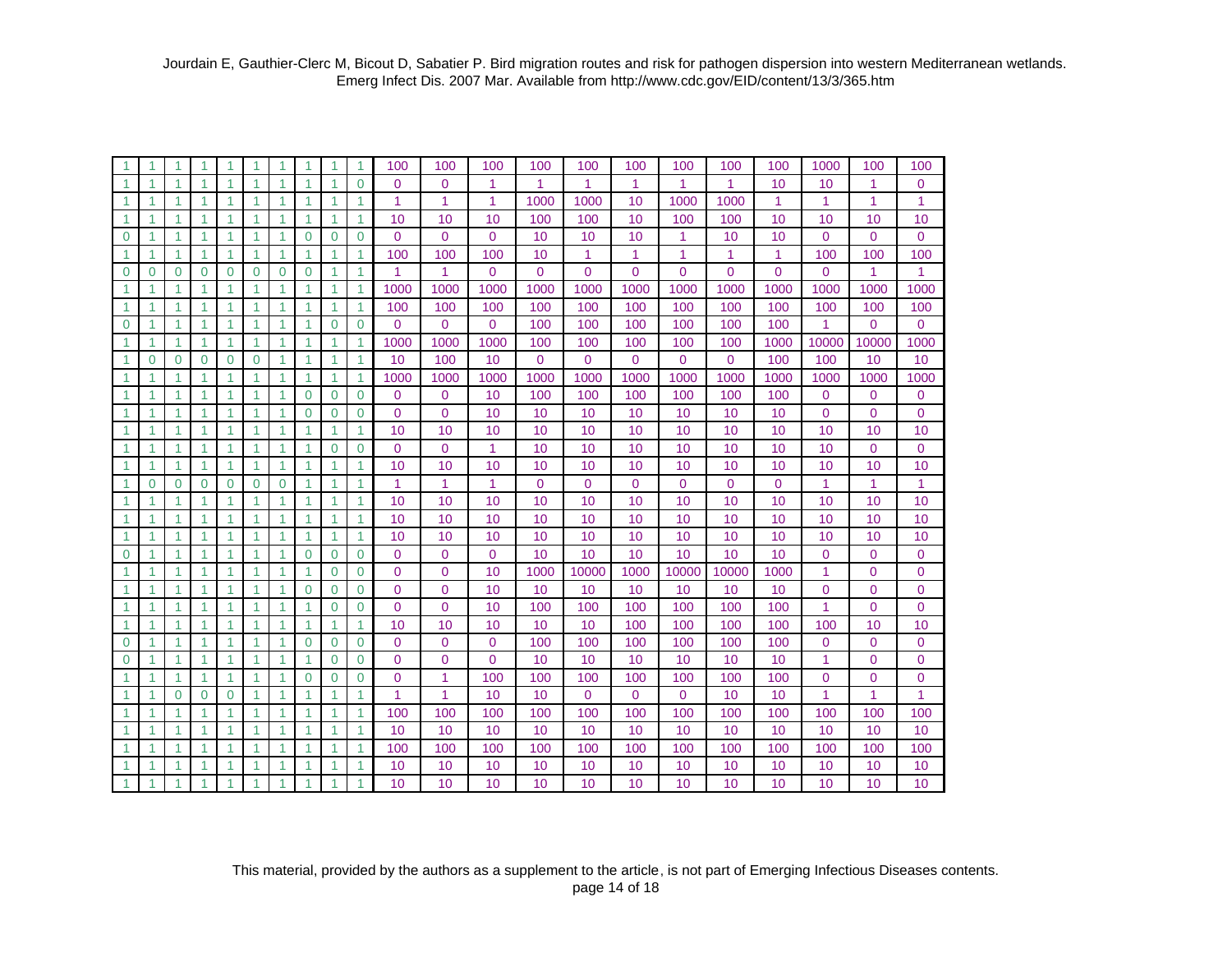|                      |                |          |                      |                |              |                      |                |              |                | 10000          | 10000          | 10000          | 100            | 100            | 100          | 100            | 100            | 100            | 10000       | 10000        | 10000          |
|----------------------|----------------|----------|----------------------|----------------|--------------|----------------------|----------------|--------------|----------------|----------------|----------------|----------------|----------------|----------------|--------------|----------------|----------------|----------------|-------------|--------------|----------------|
| 1                    | 1              |          |                      | 1              |              | 1                    | $\Omega$       | $\Omega$     | $\Omega$       | $\Omega$       | $\Omega$       | 10             | 10             | 10             | 10           | 10             | 10             | 10             | $\Omega$    | 0            | 0              |
| $\blacktriangleleft$ | 1              |          | 1                    | 1              |              | 1                    | 1              |              | 1              | 10             | 10             | 10             | 10             | 10             | 10           | 10             | 10             | 10             | 10          | 10           | 10             |
| 1                    | 1              |          | 1                    | 1              |              | 1                    | 1              | 0            | $\mathbf 0$    | $\overline{0}$ | $\mathbf 0$    | 100            | 10000          | 10000          | 10           | 10000          | 10000          | 10000          | 10          | 0            | 0              |
| $\blacktriangleleft$ | 1              | 1        | $\mathbf{1}$         | 1              | 1            | $\mathbf{1}$         | 1              | 1            | 1              | 10             | 10             | 10             | 10             | 10             | 10           | 10             | 10             | 10             | 10          | 10           | 10             |
| $\blacktriangleleft$ | 1              | 1        | 1                    | 1              | 1            | 1                    | 1              | 1            | 1              | 1              | 1              | 100            | 10000          | 10000          | 1000         | 10000          | 10000          | 10000          | 1000        | 10           | 1              |
| $\overline{1}$       | 1              | 1        | 1                    | 1              | 1            | 1                    | $\Omega$       | $\Omega$     | $\Omega$       | $\Omega$       | $\Omega$       | 1              | 10             | 10             | 10           | 10             | 10             | 10             | 0           | $\mathbf 0$  | $\overline{0}$ |
| 1                    | 1              |          | $\blacktriangleleft$ | 1              | 1            | $\mathbf{1}$         | 1              | 0            | $\Omega$       | $\overline{0}$ | 1              | 100            | 1000           | 1000           | 1000         | 1000           | 1000           | 1000           | 100         | 0            | $\overline{0}$ |
| $\overline{0}$       | $\overline{0}$ | $\Omega$ | $\Omega$             | $\Omega$       | $\Omega$     | $\overline{0}$       | 1              | 1            | $\mathbf{1}$   | 1000           | 1000           | 0              | 0              | $\overline{0}$ | $\Omega$     | 0              | $\Omega$       | $\Omega$       | 1000        | 1000         | 1000           |
| $\mathbf{1}$         | 1              | 1        | $\blacktriangleleft$ | 1              | 1            | 1                    | 1              | $\Omega$     | $\Omega$       | $\Omega$       | $\Omega$       | 1              | 100            | 100            | 100          | 100            | 100            | 100            | 10          | $\mathbf{0}$ | 0              |
| $\mathbf{1}$         | 1              | $\Omega$ | $\Omega$             | $\Omega$       | $\Omega$     | $\mathbf{1}$         | 1              | 1            | 1              | 10000          | 10000          | 1000           | 1              | $\mathbf{0}$   | $\Omega$     | 0              | $\mathbf 0$    | 10             | 1000        | 10000        | 10000          |
| $\mathbf{1}$         | 1              |          | $\Omega$             | $\Omega$       | 1            | $\blacktriangleleft$ | 1              | 1            | $\Omega$       | $\Omega$       | $\Omega$       | 10             | 100            | 100            | $\Omega$     | $\Omega$       | 100            | 1000           | 1000        | 1            | $\overline{0}$ |
| 0                    | 1              |          | $\mathbf 0$          | $\Omega$       | $\mathbf 0$  | 1                    | $\overline{0}$ | $\mathbf{0}$ | $\mathbf 0$    | $\overline{0}$ | $\overline{0}$ | 0              | 10             | 10             | $\Omega$     | $\Omega$       | $\Omega$       | 10             | $\mathbf 0$ | 0            | $\mathbf 0$    |
| $\blacktriangleleft$ | 1              | 1        | 1                    | $\overline{1}$ | 1            | 1                    | $\overline{1}$ | 1            | $\overline{1}$ | $\overline{1}$ | 1              | 100            | 10000          | 10000          | 1000         | 1000           | 10000          | 10000          | 100         | 1            | 1              |
| $\blacktriangleleft$ | 1              | 1        | $\mathbf{1}$         | $\mathbf{1}$   | $\mathbf{1}$ | 1                    | 1              | 1            | $\mathbf{1}$   | 100            | 1000           | 1000           | 10             | 10             | 10           | 10             | 10             | 10             | 1000        | 1000         | 100            |
| -1                   | $\Omega$       | $\Omega$ | $\Omega$             | $\Omega$       | $\Omega$     | 1                    | 1              |              | 1              | 10             | 10             | 10             | $\mathbf 0$    | $\Omega$       | $\Omega$     | $\Omega$       | $\Omega$       | 10             | 10          | 10           | 1              |
| $\mathbf 0$          | $\overline{0}$ | $\Omega$ | $\mathbf 0$          | $\Omega$       | $\Omega$     | $\mathbf 0$          | $\overline{0}$ | $\Omega$     | $\mathbf 0$    | $\Omega$       | $\Omega$       | $\overline{0}$ | $\mathbf 0$    | $\overline{0}$ | $\mathbf{0}$ | 0              | $\overline{0}$ | $\overline{0}$ | $\Omega$    | $\mathbf{0}$ | $\overline{0}$ |
| 1                    | 1              |          | 1                    | $\mathbf{1}$   |              | 1                    | 1              |              | 1              | 1000           | 1000           | 1000           | 10             | 1              | 1            | 1              | $\mathbf{1}$   | 100            | 10000       | 10000        | 1000           |
| $\mathbf{1}$         | 1              |          | $\mathbf 0$          | $\Omega$       | 0            | $\mathbf{1}$         | 1              | 1            | 1              | 1000           | 1000           | 10000          | 100            | 10             | $\Omega$     | 0              | $\mathbf{0}$   | 100            | 10000       | 10000        | 1000           |
| -1                   | 1              | $\Omega$ | $\Omega$             | $\Omega$       | $\Omega$     | $\mathbf 0$          | 1              | 1            | 1              | 10             | 10             | 10             | 1              | $\Omega$       | $\Omega$     | $\Omega$       | $\Omega$       | 0              | 10          | 10           | 10             |
| -1                   | 1              | 1        | $\mathbf{1}$         | 1              | 1            | 1                    | $\Omega$       | $\Omega$     | $\Omega$       | $\Omega$       | $\Omega$       | 10             | 10             | 10             | 10           | 10             | 10             | 10             | $\Omega$    | $\Omega$     | $\mathbf 0$    |
| -1                   | 1              | 1        | $\mathbf 0$          | $\Omega$       | 1            | $\blacktriangleleft$ | 1              | $\Omega$     | $\mathbf 0$    | $\Omega$       | $\Omega$       | 100            | 1000           | 1000           | $\Omega$     | 0              | 1000           | 1000           | 100         | $\mathbf{0}$ | $\mathbf 0$    |
| $\overline{1}$       | 1              |          | $\blacktriangleleft$ | 1              | 1            | 1                    | 1              | 1            | $\mathbf{1}$   | 10             | 100            | 100            | 10             | 10             | 10           | 10             | 10             | 100            | 100         | 10           | 10             |
| $\overline{1}$       | 1              |          | $\Omega$             | $\Omega$       | 1            | 1                    | 1              | $\Omega$     | $\Omega$       | $\Omega$       | $\Omega$       | 1              | 100            | 100            | $\Omega$     | $\Omega$       | 100            | 100            | 100         | $\Omega$     | $\Omega$       |
| 1                    | 1              |          | 1                    | 1              | 1            | 1                    | 1              | 1            | $\mathbf{1}$   | 100            | 100            | 1000           | 1000           | 100            | 100          | 100            | 100            | 100            | 1000        | 100          | 100            |
| 1                    | 1              | 1        | $\mathbf{1}$         | 1              | 1            | $\mathbf{1}$         | 1              | 1            | $\Omega$       | $\mathbf{0}$   | $\Omega$       | 100            | 1000           | 1000           | 10           | 10             | 1000           | 1000           | 1000        | 10           | $\overline{0}$ |
| $\mathbf{1}$         | 1              | 1        | $\mathbf{1}$         | 1              | 1            | $\mathbf{1}$         | 1              | 1            | 1              | 1000           | 1000           | 10000          | 1000           | 100            | 100          | 100            | 100            | 1000           | 10000       | 1000         | 1000           |
| $\mathbf{1}$         | 1              |          | 1                    | 1              | 1            | 1                    | $\mathbf{1}$   | $\Omega$     | $\Omega$       | $\Omega$       | $\Omega$       | 1              | 10000          | 10000          | 10000        | 10000          | 10000          | 10000          | 10          | $\Omega$     | 0              |
| -1                   | 1              | 1        | 1                    | $\overline{1}$ | 1            | 1                    | $\overline{1}$ | 1            | 1              | 10000          | 10000          | 10000          | 100            | 100            | 100          | 100            | 100            | 1000           | 10000       | 10000        | 10000          |
| $\Omega$             | $\mathbf{1}$   | 1        | $\blacktriangleleft$ | $\overline{1}$ | 1            | $\blacktriangleleft$ | $\Omega$       | $\Omega$     | $\Omega$       | $\Omega$       | $\Omega$       | $\Omega$       | 100            | 100            | 100          | 100            | 100            | 100            | $\Omega$    | $\Omega$     | $\overline{0}$ |
| $\blacktriangleleft$ | 1              |          | 1                    | $\mathbf{1}$   | 1            | 1                    | 1              |              | 1              | 100            | 100            | 100            | 100            | 100            | 100          | 100            | 100            | 100            | 100         | 100          | 100            |
| $\overline{1}$       | 1              |          | $\Omega$             | $\Omega$       | $\Omega$     | 1                    | 1              |              | $\overline{1}$ | $\overline{0}$ | 100            | 100            | 100            | 1              | $\Omega$     | 0              | $\Omega$       | 100            | 100         | 100          | 1              |
| $\overline{1}$       | 1              |          | 1                    | 1              |              | 1                    | 1              |              | 1              | 1000           | 1000           | 10000          | 1000           | 1              | 1            | 1              | 1              | 1000           | 10000       | 10000        | 1000           |
| $\overline{1}$       | $\Omega$       | $\Omega$ | $\Omega$             | $\Omega$       | $\Omega$     | $\Omega$             | 1              |              | 1              | 1000           | 1000           | 1000           | $\mathbf{0}$   | $\Omega$       | $\Omega$     | 0              | $\mathbf 0$    | 0              | 1000        | 1000         | 1000           |
| $\mathbf{1}$         | $\overline{0}$ | 0        | $\mathbf 0$          | 0              | 0            | $\mathbf 0$          | 1              |              |                | 1000           | 1000           | 1000           | $\overline{0}$ | $\overline{0}$ | 0            | $\overline{0}$ | $\Omega$       | $\overline{0}$ | 1000        | 1000         | 1000           |
| $\blacktriangleleft$ | $\overline{0}$ | $\Omega$ | $\Omega$             | $\overline{0}$ | $\Omega$     | 1                    | 1              | 1            | $\overline{1}$ | 1000           | 1000           | 1000           | $\overline{0}$ | $\overline{0}$ | 0            | $\overline{0}$ | $\Omega$       | 10             | 1000        | 1000         | 1000           |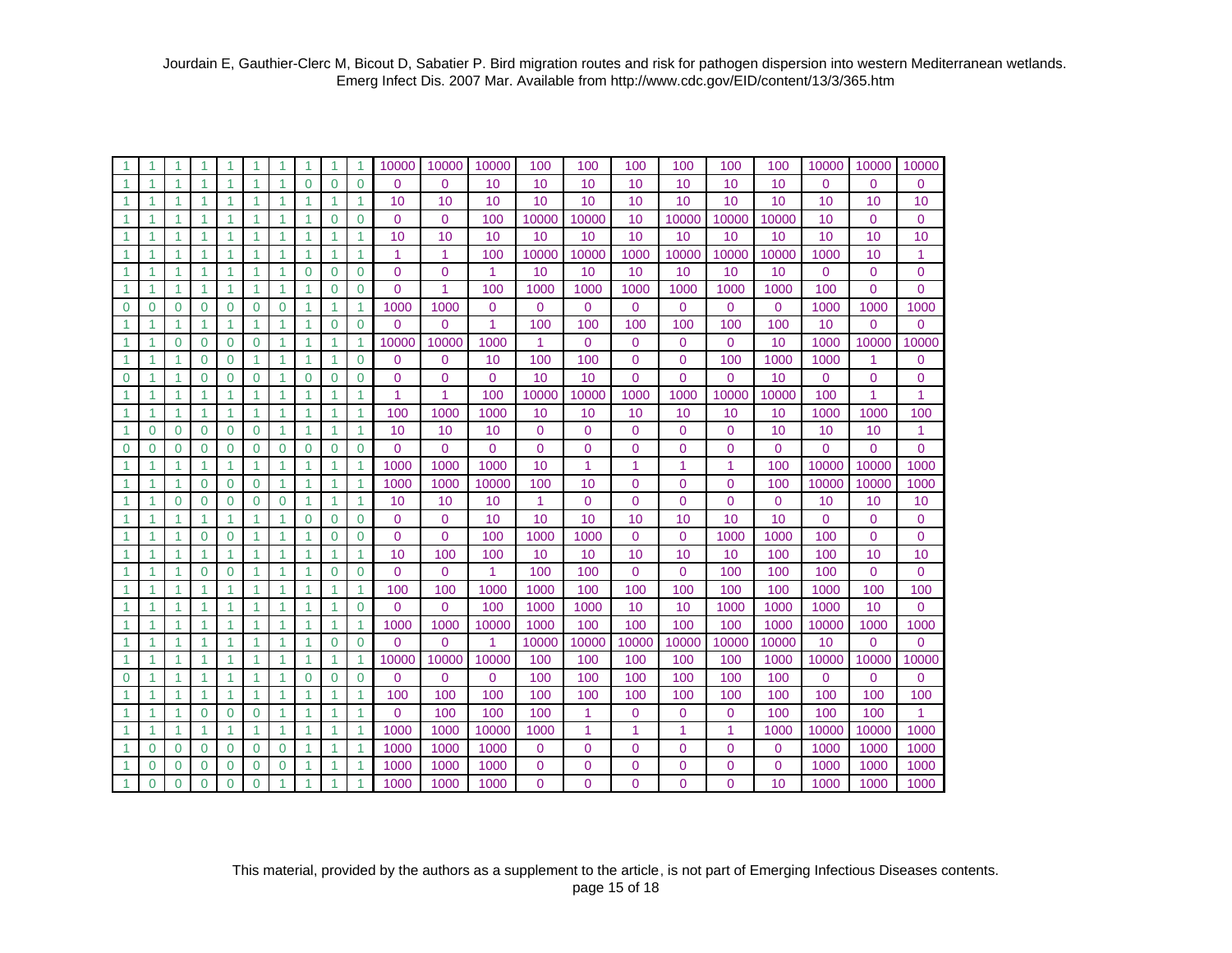|                |          | $\Omega$ | 0              | $\Omega$       |              | 1              |                |          | 1              | 100            | 100            | 100            | 10       | $\overline{0}$ | $\Omega$     | $\overline{0}$ | 100      | 1000     | 1000        | 100          | 100            |
|----------------|----------|----------|----------------|----------------|--------------|----------------|----------------|----------|----------------|----------------|----------------|----------------|----------|----------------|--------------|----------------|----------|----------|-------------|--------------|----------------|
| $\Omega$       |          |          | $\Omega$       | $\Omega$       | $\Omega$     | $\overline{0}$ | $\Omega$       | $\Omega$ | $\mathbf 0$    | $\Omega$       | $\Omega$       | 0              | 10       | 10             | $\Omega$     | $\overline{0}$ | $\Omega$ | $\Omega$ | $\Omega$    | 0            | 0              |
| $\Omega$       | 1        |          | 1              | 1              |              | 1              | 1              | $\Omega$ | $\mathbf 0$    | $\Omega$       | $\Omega$       | 0              | 1000     | 1000           | 100          | 100            | 10000    | 1000     | 100         | 0            | 0              |
| $\mathbf 0$    | 1        | 1        | 1              | 1              | 1            | 1              | -1             | 0        | $\mathbf 0$    | $\mathbf{0}$   | 0              | 0              | 1000     | 1000           | 1000         | 1000           | 10000    | 10000    | 1000        | 0            | 0              |
| 1              | 1        | $\Omega$ | $\mathbf 0$    | $\Omega$       | 1            | 1              | 1              | 1        | 1              | 10             | 10             | 100            | 100      | 0              | $\Omega$     | $\overline{0}$ | 10       | 1000     | 1000        | 10           | 10             |
| 1              | 1        | $\Omega$ | $\Omega$       | $\Omega$       | $\Omega$     | 1              | 1              | 1        | 1              | 10             | 10             | 100            | 100      | $\mathbf 0$    | $\Omega$     | 0              | $\Omega$ | 1000     | 1000        | 1000         | 10             |
| 1              | 1        | 1        | 1              | 1              | 1            | 1              | $\overline{1}$ | 1        | 1              | 100            | 100            | 10000          | 1000     | 1              | 1            | 1              | 1        | 10000    | 10000       | 100          | 100            |
| 1              | 1        | 1        | $\Omega$       | 1              | 1            | 1              | $\overline{0}$ | 0        | $\mathbf 0$    | $\mathbf{0}$   | $\Omega$       | 10             | 1000     | 1000           | $\Omega$     | 10             | 100      | 100      | 0           | 0            | 0              |
| 1              | 1        | 1        | 1              | 1              | 1            | 1              | 1              | $\Omega$ | 0              | $\overline{0}$ | $\Omega$       | 10000          | 10000    | 1000           | 1            | 1000           | 10000    | 10000    | 100         | 0            | 0              |
| $\Omega$       | 1        | 1        | 1              | $\overline{1}$ | 1            | 1              | $\Omega$       | $\Omega$ | $\mathbf 0$    | $\overline{0}$ | $\overline{0}$ | 0              | 1000     | 1000           | 100          | 1000           | 1000     | 1000     | $\mathbf 0$ | 0            | $\overline{0}$ |
| 1              | 1        | -1       | 0              | -1             | 1            | 1              | 1              | $\Omega$ | $\mathbf 0$    | $\mathbf{0}$   | $\Omega$       | 100            | 100      | 100            | $\mathbf{0}$ | 100            | 1000     | 1000     | 100         | 0            | 0              |
| $\Omega$       | 1        | $\Omega$ | $\Omega$       | $\Omega$       | 1            | 1              | -1             | 1        | $\Omega$       | $\Omega$       | $\Omega$       | $\Omega$       | 1        | $\Omega$       | $\Omega$     | $\Omega$       | 1        | 1        | 1           | 1            | $\overline{0}$ |
| 1              | 1        | 1        | 1              | $\mathbf{1}$   | 1            | 1              | $\mathbf 1$    | 1        | 1              | 1000           | 1000           | 1000           | 1000     | 1000           | 1000         | 1000           | 1000     | 1000     | 1000        | 1000         | 1000           |
| $\Omega$       | 1        | 1        | $\Omega$       | $\Omega$       | $\mathbf{1}$ | $\mathbf{1}$   | $\overline{1}$ | $\Omega$ | $\Omega$       | $\Omega$       | $\Omega$       | $\Omega$       | 100      | 100            | $\Omega$     | $\Omega$       | 100      | 100      | 100         | $\mathbf 0$  | $\mathbf{0}$   |
| $\overline{0}$ | 1        | 1        | 1              | 1              | 1            | 1              | $\overline{1}$ | $\Omega$ | $\mathbf 0$    | $\Omega$       | $\Omega$       | 0              | 10       | 10             | 10           | 10             | 10       | 10       | 1           | $\mathbf 0$  | 0              |
| 0              | 1        | 1        | 1              | $\overline{1}$ | 1            | 1              | $\Omega$       | $\Omega$ | $\Omega$       | $\Omega$       | $\Omega$       | 0              | 100      | 1000           | 1000         | 1000           | 1000     | 100      | $\Omega$    | 0            | 0              |
| $\mathbf 0$    | 1        |          | $\Omega$       | 1              | 1            | 1              | $\overline{0}$ | $\Omega$ | $\mathbf 0$    | $\overline{0}$ | $\Omega$       | 0              | 100      | 100            | $\Omega$     | 10             | 100      | 100      | $\Omega$    | 0            | 0              |
| 1              | 1        |          | 1              | 1              | 1            | 1              | 1              |          | 1              | 1000           | 1000           | 1000           | 1000     | 1000           | 1000         | 1000           | 1000     | 1000     | 1000        | 1000         | 1000           |
| 1              | 1        | 1        | 1              | 1              | 1            | 1              | 1              |          | 1              | 1              | 1              | 100            | 1000     | 1000           | 1000         | 1000           | 1000     | 1000     | 100         | 1            | 1              |
| $\Omega$       | 1        | 1        | 1              | 1              | 1            | 1              | 1              | $\Omega$ | $\Omega$       | $\Omega$       | $\Omega$       | 0              | 100      | 100            | 10           | 100            | 100      | 100      | 10          | $\Omega$     | $\overline{0}$ |
| 1              | 1        | 1        | 1              | 1              | 1            | 1              | 1              | 1        | 1              | 10000          | 10000          | 10000          | 10000    | 10000          | 10000        | 10000          | 10000    | 10000    | 10000       | 10000        | 10000          |
| $\Omega$       | 1        | 1        | 1              | 1              | 1            | 1              | 1              | $\Omega$ | $\mathbf 0$    | $\Omega$       | $\Omega$       | 0              | 1000     | 1000           | 10           | 1000           | 10000    | 10000    | 1000        | 0            | 0              |
| $\overline{0}$ | 1        | 1        | 1              | $\Omega$       | 1            | 1              | 1              | $\Omega$ | $\overline{0}$ | $\mathbf 0$    | 0              | 0              | 1000     | 1000           | 100          | 0              | 10000    | 10000    | 1000        | $\mathbf{0}$ | 0              |
| $\overline{0}$ | 1        | 1        | $\overline{0}$ | $\Omega$       | 1            | 1              | 1              | $\Omega$ | $\Omega$       | $\Omega$       | $\Omega$       | $\Omega$       | 1        | 1              | $\Omega$     | $\Omega$       | 10       | 10       | 10          | $\Omega$     | $\Omega$       |
| 1              | 1        | 1        | 1              | 1              | 1            | 1              | -1             | 1        | 1              | 1000           | 1000           | 10000          | 10000    | 10000          | 10000        | 10000          | 10000    | 10000    | 10000       | 1000         | 1000           |
| 1              | 1        | -1       | 1              | $\mathbf{1}$   | 1            | 1              | -1             | 1        | $\mathbf{1}$   | 1              | 1              | 100            | 100      | 100            | 100          | 100            | 100      | 100      | 1           | 1            | 1              |
| 1              | 1        | 1        | 1              | $\mathbf{1}$   | 1            | 1              | $\mathbf{1}$   | 1        | $\mathbf{1}$   | 1000           | 1000           | 1000           | 1000     | 1000           | 1000         | 1000           | 1000     | 1000     | 1000        | 1000         | 1000           |
| 1              | 1        | 1        | 1              | 1              | 1            | 1              | 1              | 1        | $\mathbf{1}$   | 1000           | 1000           | 1000           | 1000     | 1000           | 1000         | 1000           | 1000     | 1000     | 1000        | 1000         | 1000           |
| $\Omega$       | 1        | 1        | 1              | -1             | -1           | 1              | -1             | $\Omega$ | $\Omega$       | $\Omega$       | 0              | 0              | 10000    | 10000          | 100          | 100            | 10000    | 10000    | 1           | 0            | $\overline{0}$ |
| $\Omega$       | 1        | 1        | $\mathbf{1}$   | $\overline{1}$ | 1            | 1              | $\overline{1}$ | $\Omega$ | $\Omega$       | $\Omega$       | $\Omega$       | $\overline{0}$ | 1000     | 1000           | 100          | 100            | 1000     | 1000     | 100         | $\Omega$     | $\overline{0}$ |
| 1              | 1        | 1        | 1              | 1              | 1            | 1              | 1              |          | 1              | 1000           | 1000           | 1000           | 1000     | 1000           | 1000         | 1000           | 1000     | 1000     | 1000        | 1000         | 1000           |
| 1              |          |          | 1              | 1              | 1            | 1              |                |          | 1              | 1000           | 1000           | 1000           | 1000     | 1000           | 1000         | 1000           | 1000     | 1000     | 1000        | 1000         | 1000           |
| 1              | $\Omega$ | $\Omega$ | $\Omega$       | $\Omega$       | $\Omega$     | 1              |                |          | $\mathbf{1}$   | 100            | 100            | 100            | $\Omega$ | $\Omega$       | $\Omega$     | $\Omega$       | $\Omega$ | 1000     | 1000        | 100          | 100            |
| 1              |          |          | 1              | -1             |              | 1              | -1             |          | 1              | 10000          | 10000          | 10000          | 10000    | 10000          | 10000        | 10000          | 10000    | 10000    | 10000       | 10000        | 10000          |
| 1              |          |          | 1              |                |              | 1              |                |          | 1              | 10000          | 10000          | 10000          | 10000    | 10000          | 10000        | 10000          | 10000    | 10000    | 10000       | 10000        | 10000          |
| $\overline{1}$ | $\Omega$ | $\Omega$ | $\overline{0}$ | $\Omega$       | $\Omega$     | $\overline{0}$ | $\Omega$       | 1        | 1              | 1              |                | 1              | $\Omega$ | 0              | 0            | $\Omega$       | 0        | $\Omega$ | $\Omega$    | 1            | 1              |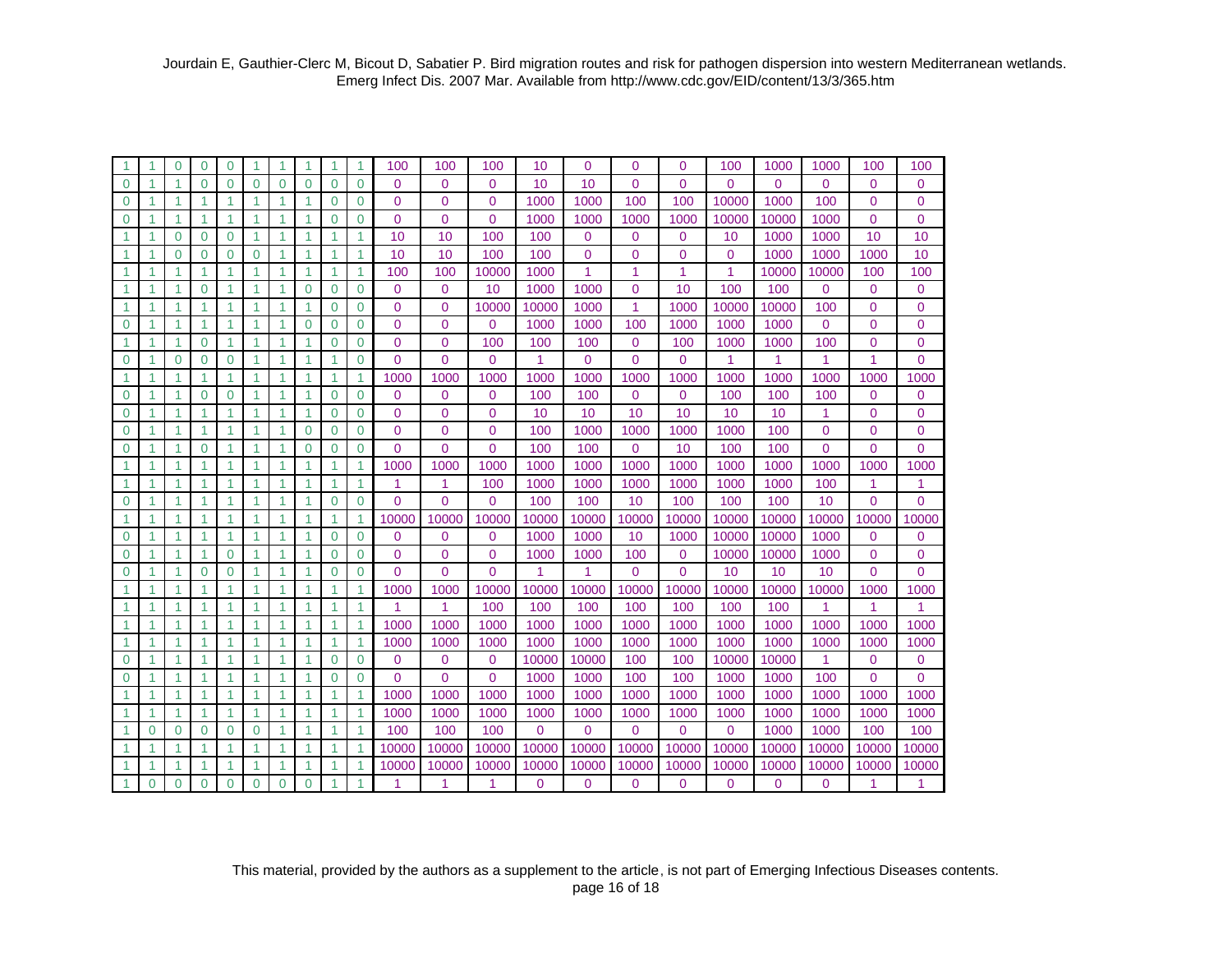|                |                | 0            | 0              | $\Omega$       | 0              | 1              |                      |          |              | 10             | 10          | 10             | 10             | $\overline{0}$ | $\Omega$     | $\Omega$       | $\Omega$       | 10             | 10           | 10    | 10             |
|----------------|----------------|--------------|----------------|----------------|----------------|----------------|----------------------|----------|--------------|----------------|-------------|----------------|----------------|----------------|--------------|----------------|----------------|----------------|--------------|-------|----------------|
| 1              | 1              |              | 1              | -1             |                | 1              | 1                    |          | 1            | 1000           | 1000        | 1000           | 1000           | 1000           | 1000         | 1000           | 1000           | 1000           | 1000         | 1000  | 1000           |
| 1              | 1              |              | 1              | -1             | 1              | 1              | -1                   |          | 1            | 100            | 1000        | 1000           | 100            | 1              | 1            | 1              | 1              | 100            | 1000         | 1000  | 100            |
| $\mathbf 0$    | 1              | 1            | 1              | 1              | 1              | 1              | $\mathbf 0$          | 0        | $\mathbf 0$  | $\mathbf 0$    | $\mathbf 0$ | 0              | 1000           | 1000           | 1000         | 1000           | 1000           | 100            | 0            | 0     | 0              |
| $\mathbf 0$    | 1              | 1            | 1              | 1              | 1              | $\mathbf{1}$   | $\Omega$             | $\Omega$ | $\mathbf 0$  | $\Omega$       | $\Omega$    | $\mathbf 0$    | 100            | 100            | 10           | 100            | 100            | 100            | $\Omega$     | 0     | 0              |
| $\overline{0}$ | 1              | 1            | 1              | 1              | 1              | $\mathbf{1}$   | $\Omega$             | $\Omega$ | $\mathbf 0$  | $\overline{0}$ | $\mathbf 0$ | 0              | 1              | 1              | 1            | 1              | 1              | 1              | 0            | 0     | $\overline{0}$ |
| $\overline{0}$ | $\Omega$       | 0            | $\Omega$       | $\Omega$       | $\Omega$       | $\Omega$       | $\Omega$             |          | 1            | 1              | 1           | $\Omega$       | $\mathbf 0$    | $\Omega$       | $\Omega$     | 0              | $\Omega$       | $\Omega$       | 0            | 1     | 1              |
| 1              |                |              | 1              |                | 1              | 1              |                      |          | 1            | 100            | 100         | 100            | 100            | 100            | 100          | 100            | 100            | 100            | 100          | 100   | 100            |
| 1              | 1              | 1            | $\Omega$       | -1             | 1              | 1              | $\overline{1}$       | $\Omega$ | $\Omega$     | $\overline{0}$ | $\Omega$    | 10             | 100            | 100            | $\mathbf{0}$ | 100            | 100            | 100            | $\mathbf{1}$ | 0     | $\overline{0}$ |
| 1              | 1              | 1            | 1              | $\overline{1}$ | 1              | 1              | -1                   | 1        | $\mathbf{1}$ | 1000           | 1000        | 1000           | 1000           | 1000           | 1000         | 1000           | 1000           | 1000           | 1000         | 1000  | 1000           |
| 1              | -1             | 1            | 1              | -1             | 1              | 1              | $\overline{1}$       | 1        | 1            | 10             | 10          | 10             | 10             | 10             | 10           | 10             | 10             | 10             | 10           | 10    | 10             |
| 1              | -1             | 1            | 1              | -1             | 1              | 1              | -1                   |          | 1            | 100            | 100         | 100            | 100            | 100            | 100          | 100            | 100            | 100            | 100          | 100   | 100            |
| 1              | 1              | 1            | $\mathbf{1}$   | $\overline{1}$ | 1              | $\mathbf{1}$   | $\overline{1}$       | 1        | $\mathbf{1}$ | 1000           | 1000        | 100            | 100            | 100            | 100          | 100            | 100            | 100            | 1000         | 1000  | 1000           |
| $\mathbf 0$    | $\Omega$       | $\Omega$     | $\Omega$       | $\Omega$       | $\Omega$       | $\overline{0}$ | 1                    | 1        | $\mathbf{1}$ | 10             | 10          | $\Omega$       | $\mathbf 0$    | $\mathbf{0}$   | $\Omega$     | $\Omega$       | $\Omega$       | $\Omega$       | 10           | 10    | 10             |
| 1              |                |              | 1              |                |                | 1              |                      |          | 1            | 10000          | 10000       | 10000          | 10000          | 10000          | 10000        | 10000          | 10000          | 10000          | 10000        | 10000 | 10000          |
| 1              |                |              | 1              |                |                | 1              |                      |          | 1            | 10             | 10          | 10             | 10             | 10             | 10           | 10             | 10             | 10             | 10           | 10    | 10             |
| 1              | 1              |              | 1              | -1             | 1              | $\mathbf{1}$   | $\overline{1}$       |          | $\mathbf{1}$ | 10000          | 10000       | 10000          | 10000          | 10000          | 10000        | 10000          | 10000          | 10000          | 10000        | 10000 | 10000          |
| $\mathbf 0$    | $\overline{0}$ | $\mathbf{0}$ | $\mathbf 0$    | $\mathbf 0$    | $\mathbf 0$    | $\mathbf 0$    | $\overline{0}$       | 1        | $\mathbf{1}$ | 1              | 1           | 0              | $\mathbf 0$    | $\mathbf 0$    | $\mathbf 0$  | 0              | $\mathbf 0$    | $\overline{0}$ | 0            |       | 1              |
| $\Omega$       | $\Omega$       | $\Omega$     | $\mathbf 0$    | $\Omega$       | $\Omega$       | $\mathbf 0$    | $\Omega$             | $\Omega$ | $\Omega$     | $\overline{0}$ | $\Omega$    | $\overline{0}$ | $\Omega$       | $\overline{0}$ | $\Omega$     | $\overline{0}$ | $\overline{0}$ | $\Omega$       | $\Omega$     | 0     | $\overline{0}$ |
| 1              |                | 1            | 1              |                | 1              | 1              |                      |          | 1            | 10000          | 10000       | 10000          | 10000          | 10000          | 10000        | 10000          | 10000          | 10000          | 10000        | 10000 | 10000          |
| 1              | 1              | 1            | 1              | -1             | 1              | $\mathbf{1}$   | 1                    |          | 1            | 10000          | 10000       | 10000          | 10000          | 10000          | 10000        | 10000          | 10000          | 10000          | 10000        | 10000 | 10000          |
| 1              | 1              | 1            | 1              | $\vert$ 1      | 1              | $\mathbf{1}$   | 1                    | 1        | $\mathbf{1}$ | 1000           | 1000        | 1000           | 1000           | 1000           | 1000         | 1000           | 1000           | 1000           | 1000         | 1000  | 1000           |
| 1              | $\overline{0}$ | $\Omega$     | $\Omega$       | $\Omega$       | $\Omega$       | $\Omega$       |                      |          | $\mathbf{1}$ | 1              | 1           | 1              | $\mathbf 0$    | 0              | $\mathbf 0$  | 0              | $\Omega$       | $\Omega$       |              |       | 1              |
| 1              | 1              | $\Omega$     | $\Omega$       | $\Omega$       | $\overline{0}$ | 1              | 1                    |          | $\mathbf{1}$ | 1000           | 1000        | 1000           | 100            | $\Omega$       | $\Omega$     | $\Omega$       | $\Omega$       | 100            | 1000         | 1000  | 1000           |
| 1              | $\Omega$       | $\Omega$     | $\Omega$       | $\Omega$       | $\Omega$       | $\Omega$       | -1                   | 1        | 1            | 10             | 10          | 10             | $\mathbf{0}$   | $\overline{0}$ | $\Omega$     | $\Omega$       | $\Omega$       | $\Omega$       | 10           | 10    | 10             |
| 1              | $\mathbf 1$    | 1            | 1              | $\overline{1}$ | 1              | $\mathbf{1}$   | $\blacktriangleleft$ | 1        | 1            | 100            | 100         | 1000           | 100            | 100            | 100          | 100            | 100            | 100            | 1000         | 100   | 100            |
| 1              | $\Omega$       | $\Omega$     | $\Omega$       | $\Omega$       | $\mathbf 0$    | $\Omega$       | -1                   |          | 1            | 1000           | 1000        | 100            | $\Omega$       | $\overline{0}$ | $\Omega$     | $\Omega$       | $\Omega$       | $\Omega$       | 100          | 1000  | 1000           |
| 1              | 1              | 1            | 1              | $\overline{1}$ | 1              | $\overline{1}$ | $\overline{1}$       | 1        | $\mathbf{1}$ | 10000          | 10000       | 10000          | 1000           | 100            | 100          | 100            | 100            | 100            | 10000        | 10000 | 10000          |
| $\mathbf{1}$   | $\overline{1}$ | 1            | $\mathbf{1}$   | $\overline{1}$ | 1              | 1              | $\blacktriangleleft$ | 1        | 1            | 1000           | 1000        | 1000           | 100            | 100            | 100          | 100            | 100            | 100            | 1000         | 1000  | 1000           |
| 1              | 1              | $\Omega$     | $\Omega$       | $\Omega$       | $\Omega$       | $\Omega$       | 1                    | 1        | $\mathbf{1}$ | 100            | 100         | 100            | 100            | $\Omega$       | $\Omega$     | $\Omega$       | $\Omega$       | $\Omega$       | 100          | 100   | 100            |
| 1              |                |              | 1              |                |                | 1              |                      |          | 1            | 10000          | 10000       | 10000          | 1000           | 1000           | 1000         | 1000           | 1000           | 1000           | 10000        | 10000 | 10000          |
| $\Omega$       | $\Omega$       | $\Omega$     | $\mathbf{0}$   | $\Omega$       | $\overline{0}$ | $\mathbf 0$    | 1                    |          | 1            | 10             | $\Omega$    | $\mathbf 0$    | $\mathbf 0$    | $\overline{0}$ | $\Omega$     | $\overline{0}$ | $\Omega$       | $\Omega$       | 10           | 10    | 10             |
| $\mathbf 0$    | $\Omega$       | 0            | $\mathbf{0}$   | -1             |                | 1              | 1                    |          | 1            | 10             | 10          | $\overline{0}$ | $\overline{0}$ | $\overline{0}$ | $\Omega$     | 10             | 10             | 10             | 10           | 10    | 10             |
| 1              | 1              |              | 1              | -1             |                | 1              | 1                    |          | 1            | 1000           | 1000        | 1000           | 1000           | 1000           | 1000         | 1000           | 1000           | 1000           | 1000         | 1000  | 1000           |
| 1              |                |              | 1              |                |                | 1              |                      |          |              | 10000          | 10000       | 10000          | 1000           | 1000           | 1000         | 1000           | 1000           | 1000           | 10000        | 10000 | 10000          |
| $\Omega$       | 1              | 4            | $\overline{1}$ | $\overline{ }$ | 4              | 4              | $\overline{0}$       | $\Omega$ | $\Omega$     | $\overline{0}$ | $\Omega$    | 0              | 1000           | 1000           | 1            | 1              | 100            | 1000           | $\mathbf 0$  | 0     | $\Omega$       |